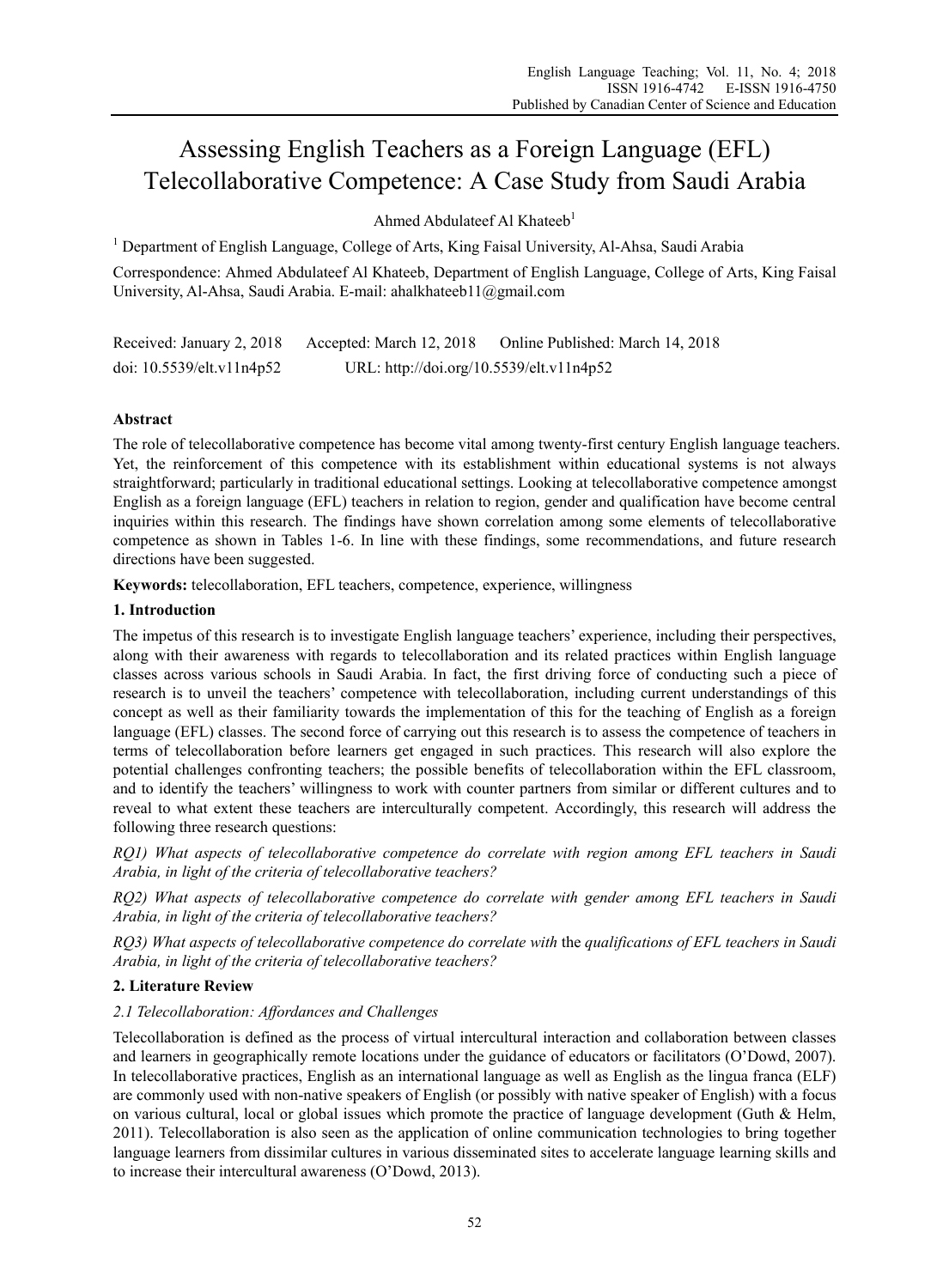This process of sharing knowledge and exchanging information, with the inclusion of web 2.0 technologies such as Skype, Google.Docs, Podcasts, etc., the aim is to establish communities of learners; regardless of place or time constraints (Coutinho, 2016). The described process is also called virtual exchange, COIL (collaborative online international learning), OIE (online intercultural exchange), e-Tandem, e-Twinning and e-Pals. Based on several studies and projects across the globe, and specifically in Europe (e.g., INTENT, UNICOLLABORATION, TILA), the integration of telecollaboration into classrooms and lecture halls has become valuable for language learners in particular (Cunningham, 2017; Kern, Ware, & Warschauer, 2017; Alonso-Belmonte & Vinagre, 2017).

There is evident highlighting sam the benefits of engaging learners' attention to cultural and social uses of the target language (Savignon, 2004). Telecollaboration has been found to promote learner autonomy and experiential learning as learners become responsible for their own learning; along with being considered as a motivating source of learning using synchronous and asynchronous tools (Weller, 2007; O'Dowd & Waire, 2009). Intercultural encounters help learners to share their views and reflect on each other's cultures in an informal. non-threating environment whereby learners become less anxious in their communications with native speakers, in an attempt to reach proximity and reciprocal support (Furstenberg et al., 2001). Telecollaboration directly encourages learners towards the improvement of interpersonal communication skills (Boston, 2009; Jauregi, 2016). Advanced or native learners can provide their counter-peers with accurate forms and language corrections (Bower & Kawaguchi, 2011). Anikina, Sobinova and Petrova (2015) agree that telecollaboration is a useful approach for university learners to help them internalize language learning strategies and connect them with other students. Comprehensive telecollaborative interaction takes place when tasks are designed appropriately in light of language skills and intercultural communicative competences (Anikina, Sobinova, & Petrova, 2015).

On the other hand, and despite the fact that there has been a shift in foreign language teaching and computer-mediated communication (CMC), there are clear challenges, as highlighted through previous research relevant to telecollaboration and telecollaborative practices including institutional constraints, assessment requirements and the continuous need for student support and teacher training (Helm, 2015). Guth, Helm, and O'Dowd (2012) reported the results of a group of practitioners who experienced telecollaborative exchanges. The practitioners were found to benefit from engaging in the telecollaborative process. Nevertheless, they had difficulties with setting up and running exchanges; difficulties with assessments due to institutional requirements; difficulties with lack of pedagogical and technological knowledge and difficulties in finding the appropriate partners.

Research has found out that organizers of telecollaborative projects should take into account how they will be dealing with three levels of potential constraints across the two cohorts or groups of telecollaborators: interaction (individual) level, classroom level and socio-institutional level (O'Dowd & Ritter, 2006). The first constraint is on an interactional level (individual), which may involve learners' current inter-cultural competencies and their motivation and expectations. The second constraint is at the classroom level, which requires extra effort of thinking in relation to teacher-teacher relationships or inter-communication; task design of appropriate content and logical sequencing; learner matching procedures; local group dynamics and pre-exchange briefing. The last constraint is at the socio-institutional level, which requires appropriate consideration for the use and access of the necessary tools and prestige of the target language and culture. Jauregi (2016) reports that 'insufficient technological availability, accessibility and network robustness, different pedagogical views and intercultural competence levels of those engaged in telecollaboration partnerships, mismatching communication styles and project expectations and uneven prestige of the target language' are all amongst the challenges which would hinder telecollaborative projects and which teachers of English language must be competent with.

#### *2.2 Telecollaboration and Task Design*

Creating satisfactory language learning tasks pose as one of the major challenges in telecollaborative-related studies. That is due to the fact that tasks are what give meaning to the learners' explorations which can also ensure the quality of the learning process (Furstenberg, 1997). Tasks are those activities which featured engaging learners in meaningful language use through 'meaningful content, activating learners' resources, choice and clear audience' (Kurek & Muller-Hartmann, 2017). Designing satisfactory tasks are vital to the incorporation of technological, pedagogical and knowledge content- TPACK (Mishra & Koehler, 2006). Meskill (1999) provided first thoughts regarding the criteria of designing tasks in computer-assisted language learning (CALL) settings followed by Chapelle's (2001) framework for the evaluation of CALL task appropriateness – that has become popular in telecollaborative research (Wang, 2007).

Nevertheless, due to some conservation on those criteria relevant to CALL task design, further criterion have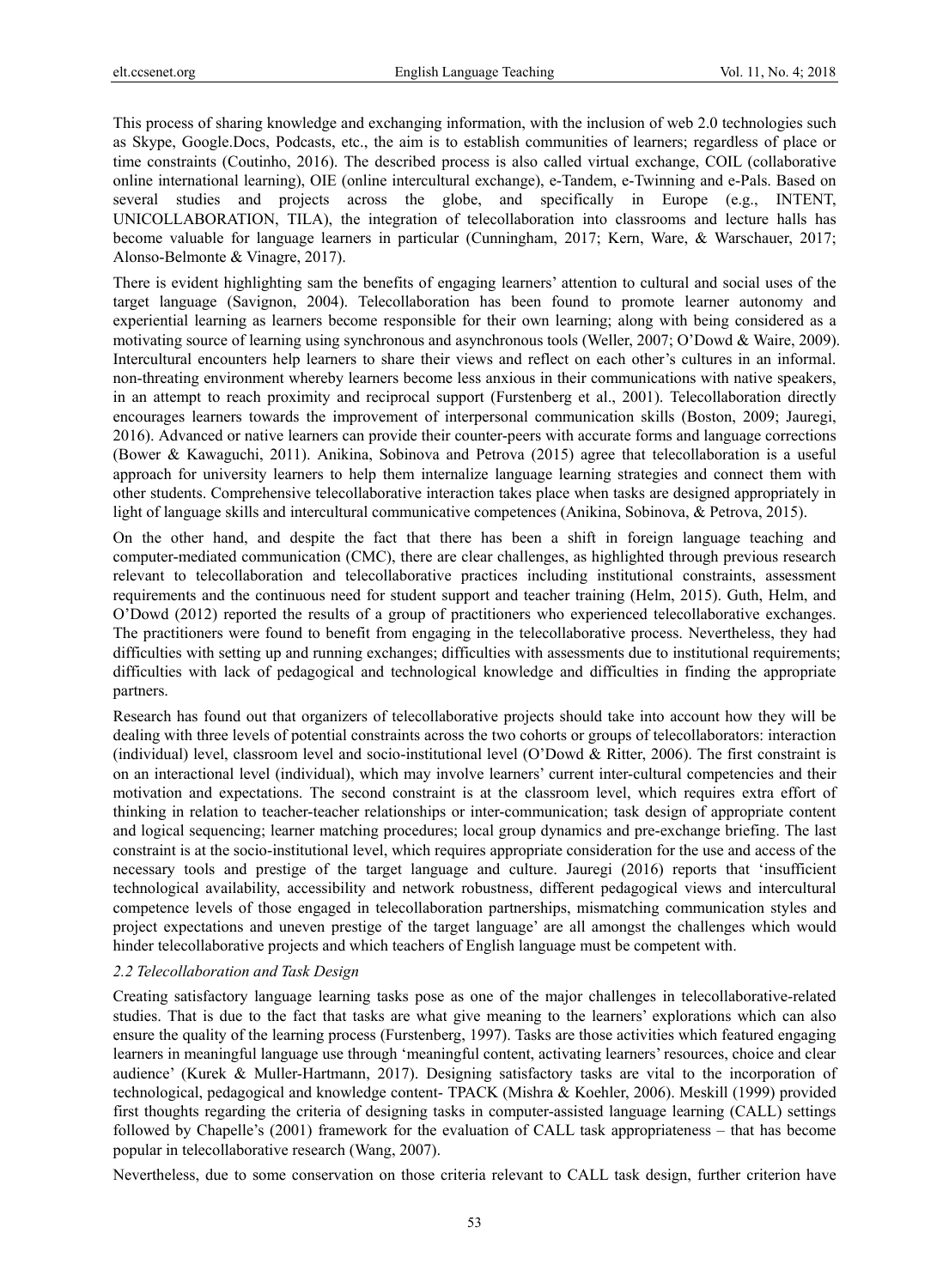been suggested. Hampel (2006) suggests to include the following principles: learner-centeredness, communicative and collaborative approach and focus on meaning. Furthermore, and due to the need to focus more on the pedagogic task criteria, O'Dowd and Ware (2009) classified telecollaborative tasks into twelve types, including information exchange; comparison and analysis, and collaboration and product creation. Such tasks have been subject to three stages of task sequencing: introduction phase, comparative phase, and intense negotiation phase (O'Dowd & Ware, 2009). In addition, task design has been influenced by the advancements in computer, media and other technologies. Hauck (2010) confirms that telecollaborative tasks involve 'the development of language proficiency, intercultural communicative competence and new media literacies'.

In the context of telecollaborative online exchanges studies, there is a need to consider a network of core features of task design: such as communication modes, physical locations, pedagogic language constellation and target topics (Hoffstaedter & Kohn, 2015). Intercultural elements are highly significant, as already noted, and this should be reflected in the designated tasks. O'Dowd and Eberbach (2006) stress the need of raising learners' awareness of the interrelationship between culture and language along with training leaners with regard to how to make culturally linguistic-appropriate posts. Such tasks involve elements of collaboration which requires learners to be more dynamic and involved (Hampel, 2006). Collaborative-oriented tasks 'turns (the) learners' emotive social presence to a cognitive one, pushing participants to engage in higher-level thinking and more intense meaning negotiation' (Kurek, 2015).

#### *2.3 Telecollaboration and Training Language Teachers*

The training of prospective and current EFL teachers is of paramount importance. Pre-service teachers, in particular, should normally gain experience concerned with telecollaborative exchanges as part of what is known as experiential learning (Hong, 2010). Vinagre (2015) notes the importance of experiential use along with the adaptation of technologies among teachers to prepare them for integrating this skill into the classroom. This experience also promotes teachers to discover and reflect on the mutual interrelationship between technology and pedagogy in authentic, linguistic, intercultural settings (Hubbard & Levy, 2006). There are further competencies needed to be developed among language teachers including exploratory teaching practice (Hauck & Wernecke, 2009) and experiential modelling (Fuchs et al., 2012). Such practices reinforce teachers to frequently share thoughts (Harteis, 2010) and socially construct knowledge via active participation, interaction and reflection with the mediation of technologies (Vinagre, 2017). They encourage new pedagogical practices and experiences such as web-oriented collaboration (Dooly, 2009).

Several studies have found that pre-service teachers are lacking adequate exposure to the pedagogical and methodological applications of computer-mediated communication (Brown & Warschauer, 2006; Lim, Chai, & Churchil, 2010) and effective problem-based learning tasks (Van Loon, Ros, & Martens, 2013). Cortina-Perez, et al. (2014) found that sixty percent (60%) of teachers had no experience of using web 2.0 interactive tools for academic purposes; despite the fact that the majority of them- nearly ninety percent (90%) had received adequate information and communication technologies (ICT)-related training and sixty percent (60%) of the teachers had ICT-related certificates and had been on training courses in the past. Telecollaborative teachers need to be fully aware of all pedagogical considerations including making informed choices and decision-making, and best integrating them with tasks and course objectives (Kurek & Muller-Hartmann, 2017). These competencies are amongst the key competencies of online language teachers which are suggested by Hampel and Stickler (2005) starting from lower level skills (e.g., knowing the constraints of certain software) to advanced level skills (e.g., facilitation of communicative practice).

Many non-trained language teachers do not realize the differences between the two modes of face-to-face and online environments. Hampel (2006) states that moving face-to-face-oriented tasks to online settings, without a transition phase, is a common practice among teachers. Levy, Wang, and Chen (2009) have shown the importance of training language teachers to adopt a reflective approach to advance their telecollaborative professional practices. Del Moral and Villalustre (2010) advocate that telecollaborative professional teachers 'teachers 2.0' often require extended technological expertise in light of three classifications: cognitive competences that refer to the ability of using ICT inside the classroom and basic software package; methodological competences that include knowing how search, process and analyse information online; and organizational competences that involve the ability of integrating various technologies in class in appropriate way.

#### *2.4 Keys of Telecollaboration Integration Into EFL Classes*

Successful integration of telecollaborative projects is based on comprehensive understanding of what the concept of blended learning involves, along with its relevant ideas and strategies (Levy and Stockwell, 2006). This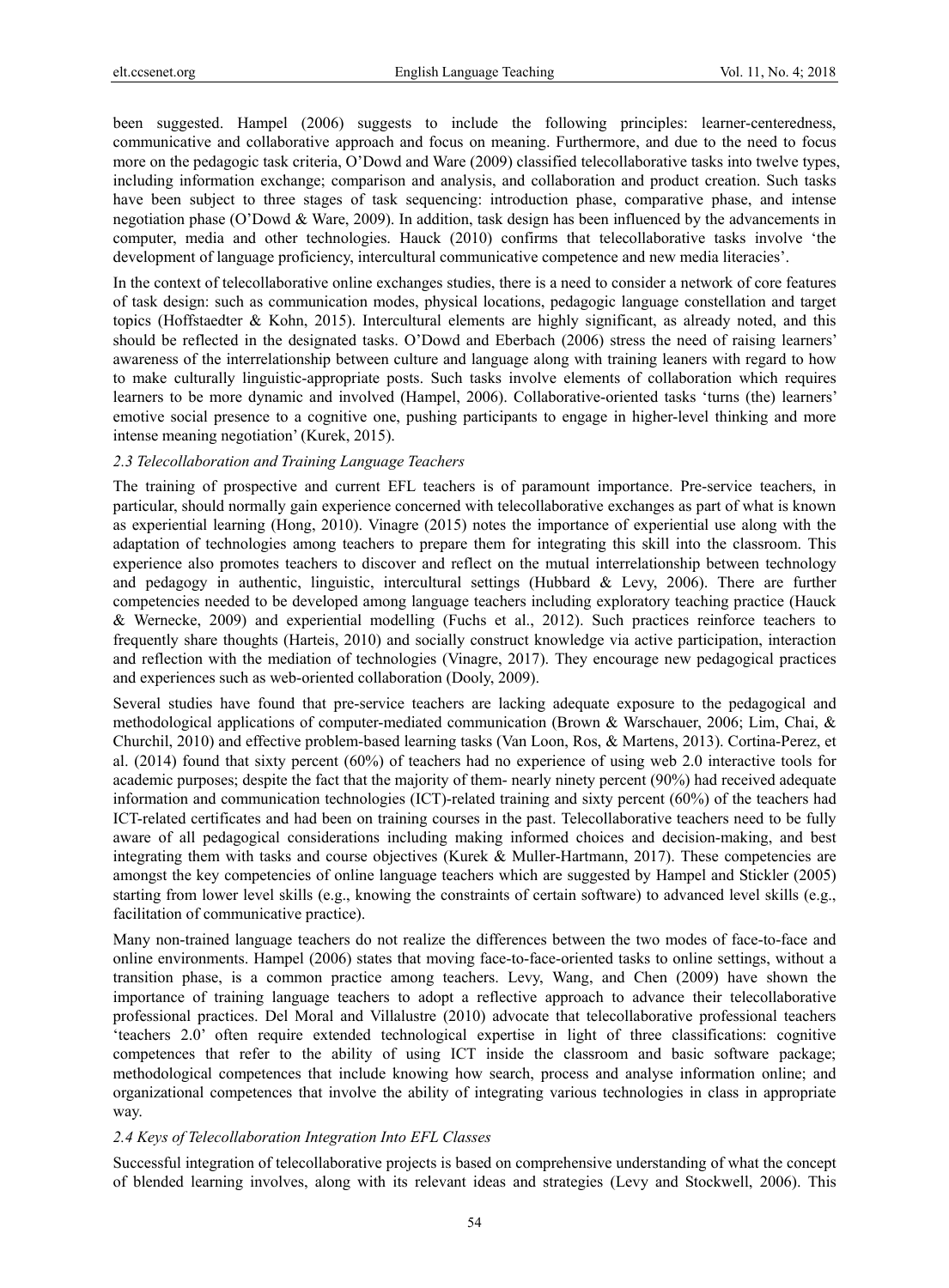argument has been supported by Garrison and Kanuka (2004) who point out that blended learning tasks play a key role in determining teaching practices and the way online-based tasks can be integrated into various classes and institutions. The integration of tasks ought to be significantly considerable to reach normalization and faculty adoption (Bax, 2003; Keengwee, Kidd, & Kyei-Blankson, 2009). In order to achieve normalization among educators and faculty adoption, Chambers and Bax (2006) proposed criteria which are related to the institutions and educators involved. The criteria which are related to institutions involves creating the atmosphere of implementing online-based tasks in normal teaching settings; allocating adequate time for teachers to prepare online-based tasks; providing the adequate technological and pedagogical training and making sure that the new design of tasks (online-based) is part of the syllabus.

Other criteria which are dependent on the educators include, based on Chambers and Bax (2006), having digital competence of teachers with feeling confident in using different forms of technologies; the sufficient experience in terms of collaboration and dealing with novice colleagues and learners; and being aware of the challenges and opportunities of technology-related issues. Such criteria are referred to as bottom-up factors those related to teachers themselves while other criteria are defined as top-down factors including the policy-making-related decisions by educational institutions (Keengwee et al., 2009).

In the same vein, an emerging model was developed by Walker and White (2015) who demonstrates a wide range of linguistic capabilities, in addition to digital knowledge and experience, including procedural competence, social-digital competence, digital discourse competence and strategic competence. Such components of digital competence are essential for 'diagnosing, understanding, and repairing the digital needs of learners' (p. 9) which need to be aware of before for successful telecollaborative integration. *Procedural competence* refers to the ability to manipulate the technology in terms of hardware and software (applications). In short, procedural competence requires a comprehensive understanding of both how and when to use these technologies and the purpose of using them, as well as how to fill the gap between skills and knowledge. *Social-digital competence* refers to the ability to decide on what knowledge and language are appropriate to use in different social settings. It determines the purpose of communication, what is needed to control privacy, and if certain digital tools fit with and are suitable, according to the norms of a particular context. *Digital discourse competence* refers to the ability to manage extended tasks using technological tools, including editing, publishing texts, recording texts and then uploading them online, adding photographs and images. *Strategic competence* includes the ability to deal with problems and also fixing such problems if there are any, which are related to technological knowledge and ICT skills, although not necessarily advanced or sophisticated knowledge (Walker & White, 2015).

In fact, sustainability for the integration of telecollaborative exchange tasks is a crucial issue to achieve successful global networked-learning environment (Starke-Meyerring & Wilson, 2008). They advocated that the sustainability of online-oriented tasks demands robust interaction between the efforts that to be made by teachers worldwide and the novel decisions taken various educational institutions. Numerous research studies tackled the impact of blended learning and its supported tasks to telecollaboration (i.e., Dooly, 2008; O'Dowd, 2007); yet, O'Dowd (2010) carried out a major study in this regard to verify types of telecollaborative practices untaken by university educators in Europe. O'Dowd (2013) concluded that several tasks need 'to move from being a peripheral activity employed by isolated pioneers to being widespread practices which are well-known and highly-valued by university educators and management and can be undertaken with relative ease by practitioners when appropriate' (p. 2). Four keys were identified by O'Dowd (2013) to integrate telecollaboration; taking into account that such keys (or factors) are connected to institutions and educators. The keys are:

- to build reliable and steady partnerships;
- to raise awareness and prestige of the telecollaborative exchange in the local institution and beyond;
- to use and blend telecollaboration creatively to adapt to local institutions' needs;
- to achieve credit or recognition for the students' telecollaborative work; and
- to link telecollaboration to broader international activity.

#### **3. Research Methodology**

In this research, we investigated a group of Saudi EFL teachers in order to explore more insights regarding their telecollaborative competence as well as their experience and willingness to implement telecollaboration within the language learning context. All data - which were given to the participants - were quantitatively and qualitatively analyzed. All the EFL teachers were randomly selected for the questionnaire and interviews across the kingdom of Saudi Arabia. Therefore, the researcher received various responses from numerous EFL teachers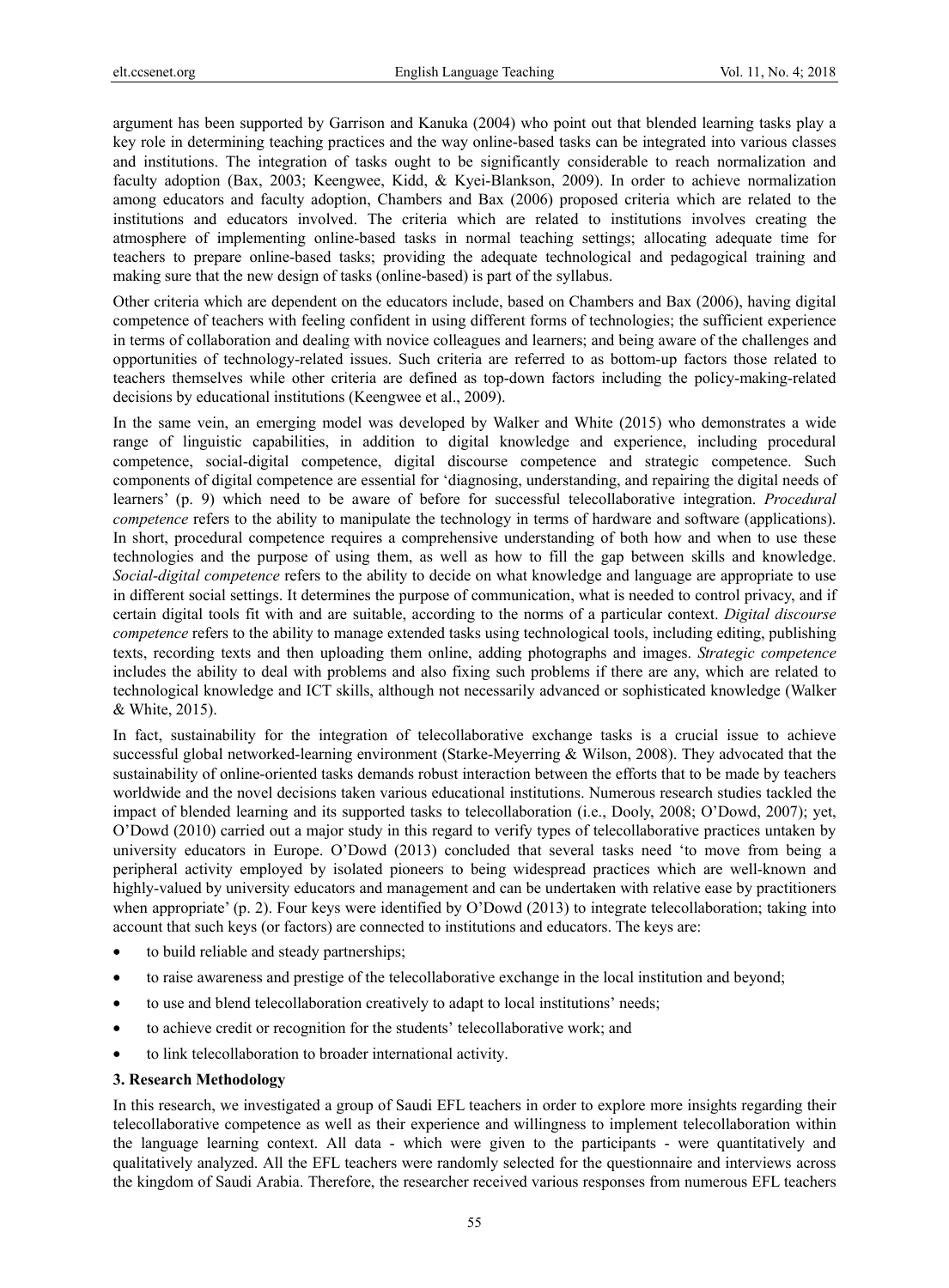from different regions of Saudi Arabia, including male and female teachers with diverse ages and teaching experience.

The standardized questionnaire chosen for this research has been adopted from O'Dowd Model of Competent Telecollaborative Teacher. Yet, a few amendments have been made to the existing questionnaire in order to make it more appropriate to the participants of the current study. According to this questionnaire, telecollaborative competence is divided into four main categories: *organizational competence, pedagogical competence, digital competence* and *general attitudes and beliefs about the telecollaborative competent teacher.* A chi-square test has been applied to explore the correlation of categorical variables and how they may differ from one another.

The questionnaire was completed by a total of one hundred thirty-eight (138) EFL teachers and consisted of thirty-three (33) statements based on a five likert-scale ranging from to *A Great existent* to *Not at all*. The questionnaire was designed electronically using SurveyMonkey software via distributing it randomly to a large community of Saudi EFL teachers. In light of the above-mentioned details, the research has addressed the following three research questions:

*RQ1) What aspects of telecollaborative competence do correlate with region among EFL teachers in Saudi Arabia, in light of the criteria of telecollaborative teachers?* 

*RQ2) What aspects of telecollaborative competence do correlate with gender among EFL teachers in Saudi Arabia, in light of the criteria of telecollaborative teachers?* 

*RQ3) What aspects of telecollaborative competence do correlate with* the *qualifications of EFL teachers in Saudi Arabia, in light of the criteria of telecollaborative teachers?* 

#### **4. Results and Data Analysis**

The first research question, which has been addressed in this research, explores correlation across the various regions (i.e., Central, Eastern, Northern, Southern, Western) of the Saudi EFL teachers and some aspects of telecollaborative competence. This involves their experiences and willingness (including their competence) towards the employment of telecollaboration inside EFL classes. This research question has been thought of due to the fact that the location of EFL teachers might have an effect on their familiarity with telecollaboration and its telecollaborative practices. As shown in Table 1, boldface numerals indicate the case of p-values less than 5%. Based on chi2, this test calculates and displays Pearson's chi-squared for the hypothesis that the rows and columns in a two-way table are independent. If p-value<0.05 we reject the null hypothesis of independence.

Based on the results of p-value of Q12 (0.039), Q17 (0.013) and Q20 (0.042), they indicate correlation between region of the EFL teachers and their competence to apply knowledge of the educational context, apply knowledge of the culture and language of the partner class to organize culturally and linguistically rich tasks and to explain to students what is expected from them during an exchange programme. Accordingly, we can reject the null hypothesis of independence between the variables given; demonstrating that such variables (Q12, Q17, and Q20) have an effect on the region of the EFL teachers.

| Correlation between region & telecollaborative competence                                       | Pearson Chi 2 |
|-------------------------------------------------------------------------------------------------|---------------|
| Q7. Using online network to locate partner-teachers                                             | 10.3965       |
|                                                                                                 | $Pr = 0.581$  |
| Q8. Establishing and explaining to partner-teachers the expectations related to a possible      | 7.9960        |
| exchange                                                                                        | $Pr = 0.785$  |
| 13.9214<br>Q9. Employing various strategies to 'match' learners from the different institutions |               |
|                                                                                                 | $Pr = 0.306$  |
| Q10. Maintaining a good working relationship with the partner-teacher                           | 18.9479       |
|                                                                                                 | $Pr = 0.090$  |
| Q11. Articulating virtual partner-teachers the learning objectives and pedagogical beliefs      | 4.8805        |
|                                                                                                 | $Pr = 0.962$  |

Table 1. Correlation between region & telecollaborative competence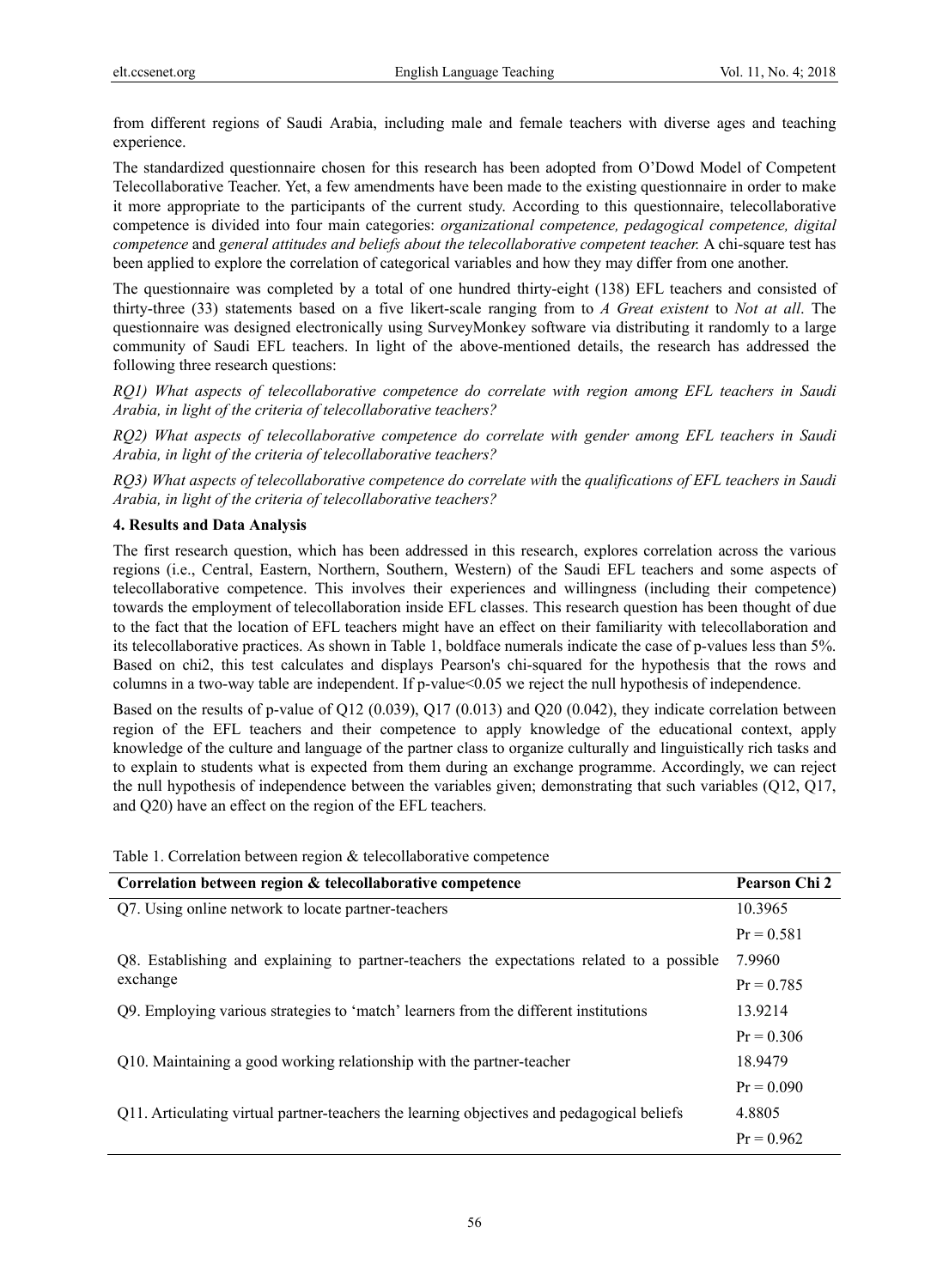| Q12. Applying knowledge of the educational context                                           | 21.9065      |
|----------------------------------------------------------------------------------------------|--------------|
|                                                                                              | $Pr = 0.039$ |
| Q13. Knowledge of the common causes of organisational and intercultural problems in online   | 13.6635      |
| exchanges                                                                                    | $Pr = 0.323$ |
| Q14. Awareness of measures to ensure that the exchange receives appropriate academic         | 8.2824       |
| recognition                                                                                  | $Pr = 0.763$ |
| Q15. Articulate the relevance and the added pedagogical value of telecollaborative exchanges | 7.2340       |
|                                                                                              | $Pr = 0.842$ |
| Q16. Supporting students in reflecting upon culturally contingent patterns of interaction    | 10.8674      |
|                                                                                              | $Pr = 0.540$ |
| Q17. Applying knowledge of the culture and language of the partner class to organize         | 25.4138      |
| culturally and linguistically rich tasks<br>$Pr = 0.013$                                     |              |
| Q18. Designing tasks which are attractive and relevant for students                          | 12.3048      |
|                                                                                              | $Pr = 0.422$ |
| Q19. Integrating appropriate assessment procedures                                           | 17.9058      |
|                                                                                              | $Pr = 0.119$ |
| Q20. Explaining to students what is expected from them during an exchange                    | 21.6166      |
|                                                                                              | $Pr = 0.042$ |

Furthermore, the analysis between region and telecollaborative competence has shown a correlation for Q32 with a p-value of (0.003). This result indicates that there is a relationship between the EFL teachers' cities and their competence to accept that the teacher is not the sole authority on the target culture and language. Therefore, we can reject the null hypothesis of independence of specified variables; demonstrating that the difference related to this variable (Q32) has an effect based on the region of the EFL teachers.

Table 2. Correlation between region & telecollaborative competence

| Correlation between region & telecollaborative competence                                   | Pearson Chi 2 |  |
|---------------------------------------------------------------------------------------------|---------------|--|
| Q21. Providing learning support for learners either through scaffolded guidance or through  | 11.5923       |  |
| the provision of reflective tools<br>$Pr = 0.479$                                           |               |  |
| Q22. Choosing the appropriate online communication tools                                    | 10.6638       |  |
|                                                                                             | $Pr = 0.558$  |  |
| Q23. Explaining the use of chosen tools to students                                         | 15.4249       |  |
|                                                                                             | $Pr = 0.219$  |  |
| Q24. Organizing real-time interaction synchronously and asynchronously                      | 12.9667       |  |
|                                                                                             | $Pr = 0.371$  |  |
| 9.7367<br>Q25. Interacting appropriately online with partner-teacher                        |               |  |
|                                                                                             | $Pr = 0.639$  |  |
| Q26. Organizing the online exchange with protecting students' safety and privacy-related    | 4.8231        |  |
| <i>issues</i>                                                                               | $Pr = 0.964$  |  |
| Q27. Instructing learners on how to use online tools autonomously                           | 16.5403       |  |
|                                                                                             | $Pr = 0.168$  |  |
| Q28. A belief that culture plays an intrinsic role in foreign language education and online | 4.8698        |  |
| communication<br>$Pr = 0.962$                                                               |               |  |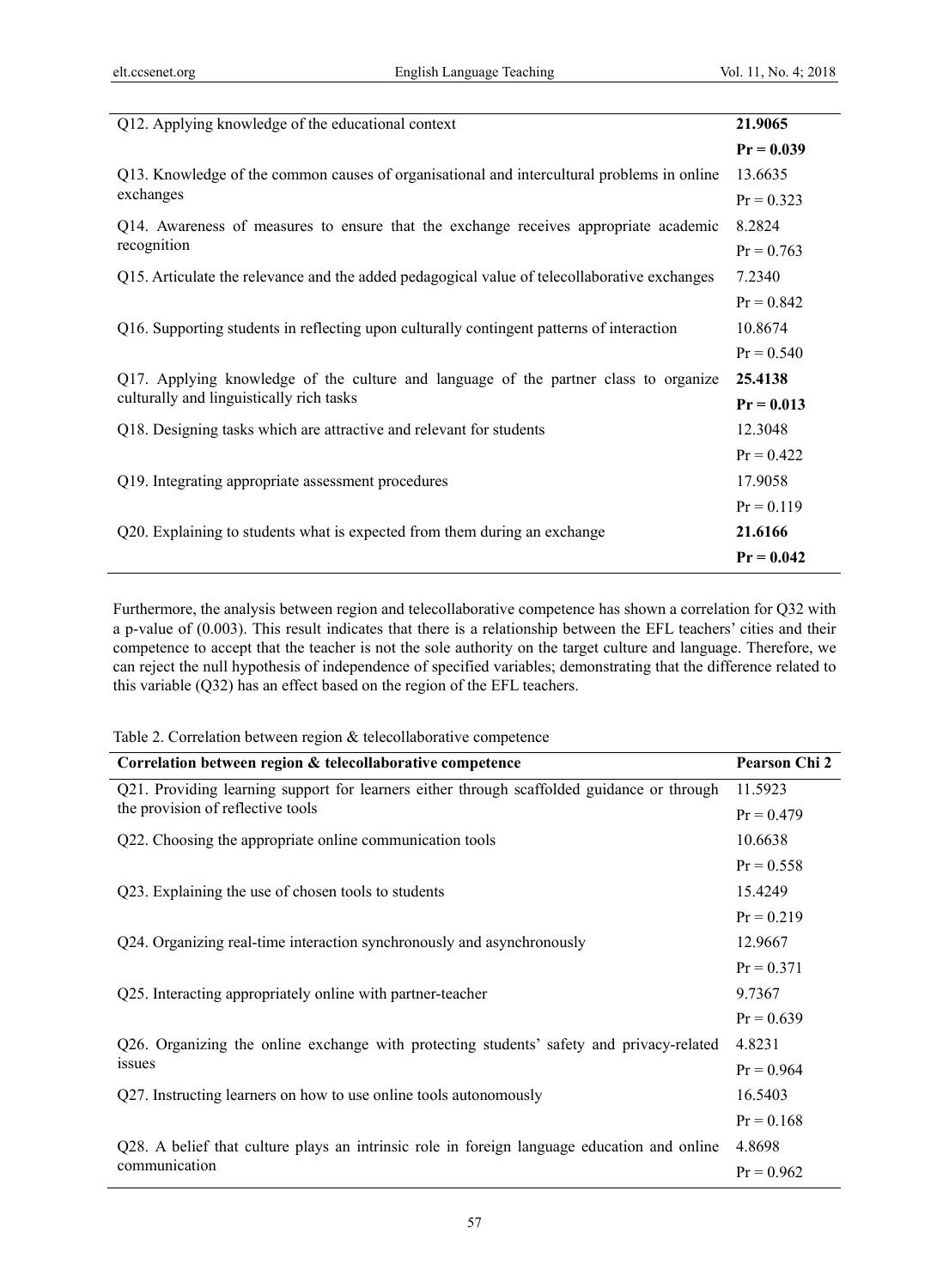| Q29. An openness to partner-teachers' alternative pedagogical beliefs and aims                    | 5.3614       |
|---------------------------------------------------------------------------------------------------|--------------|
|                                                                                                   | $Pr = 0.945$ |
| Q30. An interest in trying out new telecollaborative tasks and new online tools                   | 6.2331       |
|                                                                                                   | $Pr = 0.904$ |
| Q31. A willingness to deal with new messages, texts and questions in contact classes or           | 11.1469      |
| tutorials                                                                                         | $Pr = 0.516$ |
| Q32. A willingness to accept that the teacher is not the sole authority on the target culture and | 29.8537      |
| language                                                                                          | $Pr = 0.003$ |
| Q33. Interest in learning with students about new aspects of L2 language use and cultural         | 17.7532      |
| products and practices                                                                            | $Pr = 0.123$ |

To be able to classify the 'telecollaborative competence' aspects in relation to region, we assign scores 1, 2, 3 and 4 to these four levels. We use the ordinal variables: Not at all  $=1$ , Very little  $=2$ , Somewhat  $=3$  and To a great extent =4. Chart 1 compares the mean of aspects of telecollaborative competence across regions (Mean of Q7-Q33). As indicated earlier, the analysis has shown no differences between regions.



Chart 1. Total responses of EFL teachers by region

The second research question attempts to investigate the correlation between gender (male/female) of the Saudi EFL teachers and some aspects of telecollaborative competence. As shown in Table 3, bold indicates the case of p-values less than 5%. Based on chi2, this test calculates and displays Pearson's chi-squared for the hypothesis that the rows and columns in a two-way table are independent. If p-value<0.05 we reject the null hypothesis of independence.

The findings have shown that p-value of the following questions: Q13 (0.004), Q14 (0.045), Q15 (0.053), Q16 (0.003), Q17 (0.001) and Q19 (0.035) have shown correlation between the gender of the EFL teachers and their telecollaborative competence in relation to knowledge of the common causes of organisational and intercultural problems in online exchanges; awareness of measures to ensure that the exchange receives appropriate academic recognition; articulating the relevance and the added pedagogical value of telecollaborative exchanges; supporting students in reflecting upon culturally contingent patterns of interaction; applying knowledge of the culture and language of the partner class to organize culturally and linguistically rich tasks and integrating appropriate assessment procedures.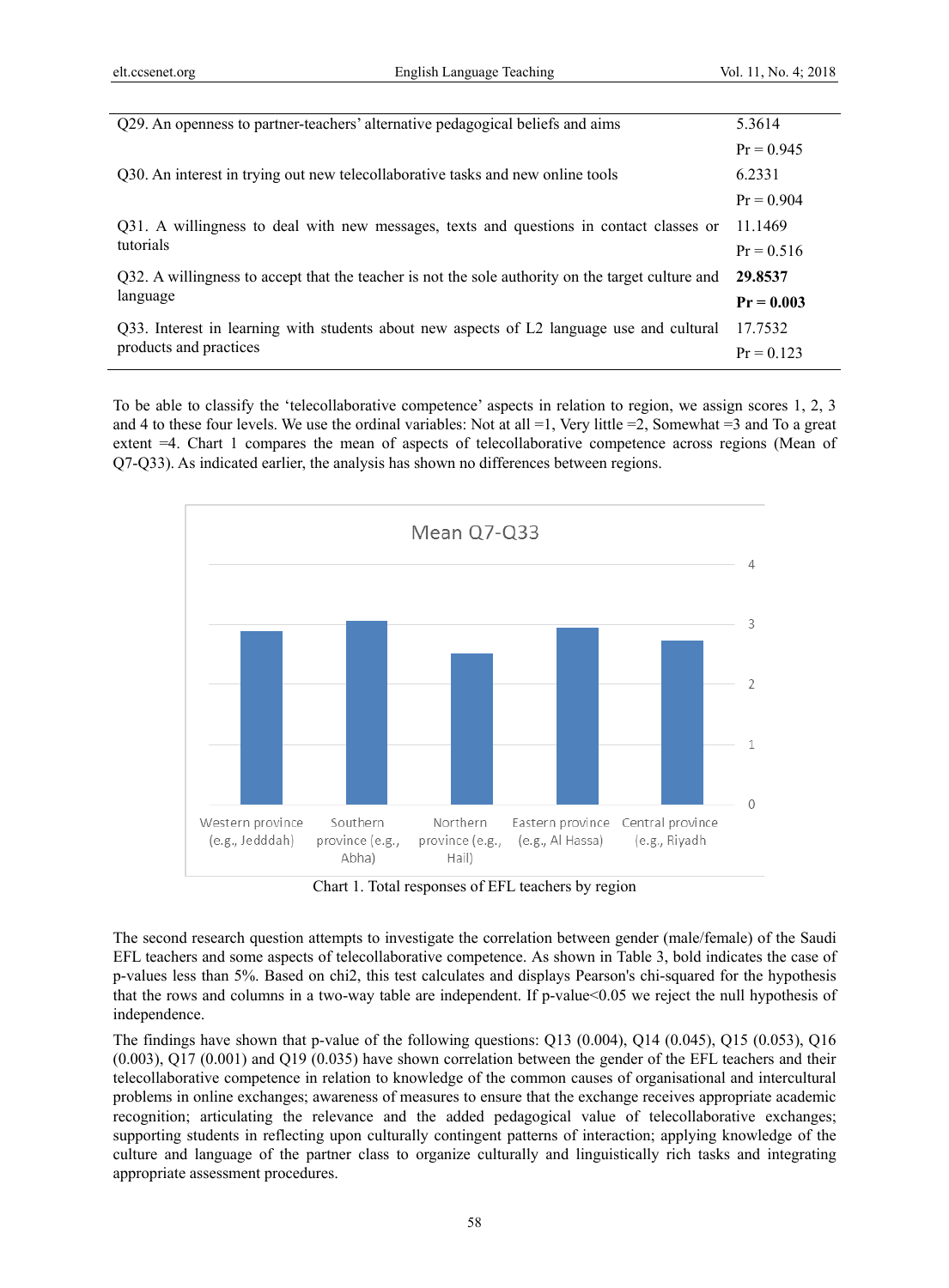Accordingly, we can reject the null hypothesis of independence between the variables given; which confirm that such variables (Q13- Q17 and Q19) have an effect based on the gender of EFL teachers.

|  |  |  |  | Table 3. Correlation between gender & telecollaborative competence |
|--|--|--|--|--------------------------------------------------------------------|
|--|--|--|--|--------------------------------------------------------------------|

| Correlation between gender & telecollaborative competence          | Gender               |                        |               |  |
|--------------------------------------------------------------------|----------------------|------------------------|---------------|--|
|                                                                    | Male<br>$(N0/100\%)$ | Female<br>$(N0/100\%)$ | Pearson Chi 2 |  |
| Q7. Using online network to locate partner-teachers                | 73                   | 63                     | 1.1898        |  |
|                                                                    | 53.68%               | 46.32                  | $Pr = 0.755$  |  |
| Q8. Establishing and explaining to partner-teachers the            | 73                   | 62                     | 2.9541        |  |
| expectations related to a possible exchange                        | 54.07                | 54.93                  | $Pr = 0.399$  |  |
| Q9. Employing various strategies to 'match' learners from the      | 73                   | 62                     | 5.7334        |  |
| different institutions                                             | 54.07                | 54.93                  | $Pr = 0.125$  |  |
| Q10. Maintaining a good working relationship with the              | 73                   | 62                     | 1.2059        |  |
| partner-teacher                                                    | 54.07                | 45.93                  | $Pr = 0.752$  |  |
| Articulating virtual partner-teachers<br>learning<br>O11.<br>the   | 73                   | 61                     | 7.6806        |  |
| objectives and pedagogical beliefs                                 | 54.48                | 45.52                  | $Pr = 0.053$  |  |
| Q12. Applying knowledge of the educational context                 | 73                   | 61                     | 6.4099        |  |
|                                                                    | 54.48                | 45.52                  | $Pr = 0.093$  |  |
| Q13. Knowledge of the common causes of organisational and          | 73                   | 62                     | 13.2712       |  |
| intercultural problems in online exchanges                         | 54.07                | 45.39                  | $Pr = 0.004$  |  |
| Q14. Awareness of measures to ensure that the exchange             | 73                   | 62                     | 8.0516        |  |
| receives appropriate academic recognition                          | 54.07                | 45.39                  | $Pr = 0.045$  |  |
| Q15. Articulate the relevance and the added pedagogical value      | 73                   | 61                     | 7.6985        |  |
| of telecollaborative exchanges                                     | 54.48                | 45.52                  | $Pr = 0.053$  |  |
| Q16. Supporting students in reflecting upon culturally             | 73                   | 61                     | 14.1530       |  |
| contingent patterns of interaction                                 | 54.48                | 45.52                  | $Pr = 0.003$  |  |
| Q17. Applying knowledge of the culture and language of the         | 73                   | 61                     | 16.9567       |  |
| partner class to organize culturally and linguistically rich tasks | 54.48                | 45.52                  | $Pr = 0.001$  |  |
| Q18. Designing tasks which are attractive and relevant for         | 73                   | 61                     | 3.3361        |  |
| students                                                           | 54.48                | 45.52                  | $Pr = 0.343$  |  |
| Q19. Integrating appropriate assessment procedures                 | 73                   | 62                     | 8.6149        |  |
|                                                                    | 54.07                | 45.39                  | $Pr = 0.035$  |  |
| Q20. Explaining to students what is expected from them during      | 73                   | 61                     | 4.2970        |  |
| an exchange                                                        | 54.48                | 45.52                  | $Pr = 0.231$  |  |

In addition, the analysis of correlation between gender and a group of aspects of telecollaborative competence, as shown in Table 4, have revealed that most of such aspects have correlation. A statistical correlation was found for the following: Q21 (p-value= 0.033), Q22 (p-value= 0.042), Q23 (p-value= 0.007), Q24 (p-value= 0.004), Q25 (p-value= 0.046), Q26 (p-value= 0.010), Q27 (p-value= 0.023), Q29 (p-value= 0.019), Q30 (p-value= 0.056), Q32 (p-value= 0.026). For example, these results suggest that there is a relationship between EFL teachers' gender and their competence to choose the appropriate online tools; organize real-time and non-real-time interaction and instruct learners how to use online tools autonomously.

For that reason, we can reject the null hypothesis of independence of the specified variables which ensure that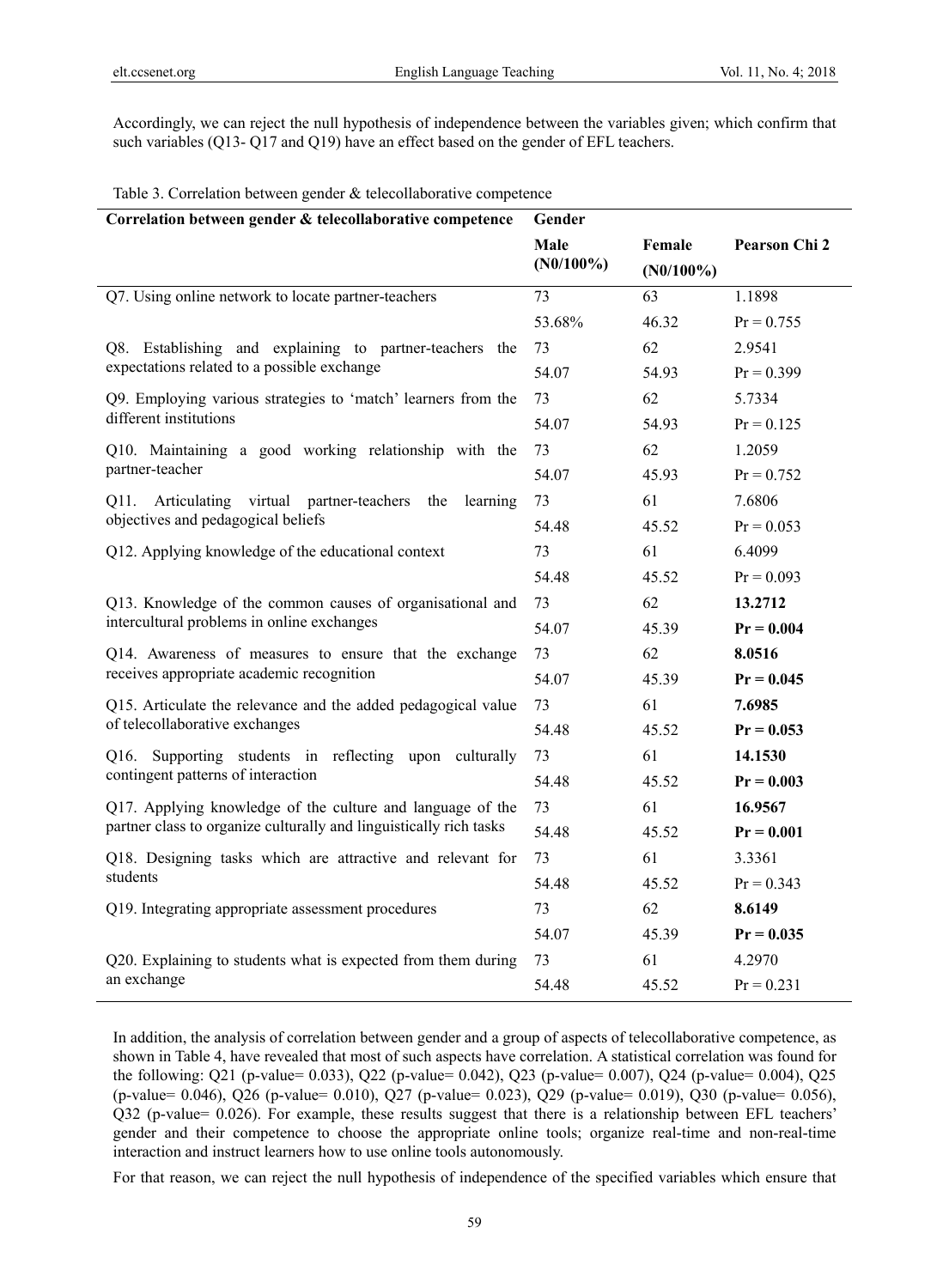the differences related to these variables (Q21-Q29, Q30 and Q32) are affected by the gender of the EFL teachers.

#### Table 4. Correlation between gender & telecollaborative competence

| Correlation between gender & telecollaborative competence               | Gender               |                        |                  |  |
|-------------------------------------------------------------------------|----------------------|------------------------|------------------|--|
|                                                                         | Male<br>$(N0/100\%)$ | Female<br>$(N0/100\%)$ | Pearson<br>Chi 2 |  |
| Q21. Providing learning support for learners either through scaffolded  | 73                   | 62                     | 8.7265           |  |
| guidance or through the provision of reflective tools                   | 54.93                | 45.93                  | $Pr = 0.033$     |  |
| Q22. Choosing the appropriate online communication tools                | 72                   | 61                     | 8.1825           |  |
|                                                                         | 54.14                | 45.86                  | $Pr = 0.042$     |  |
| Q23. Explaining the use of chosen tools to students                     | 72                   | 62                     | 12.0245          |  |
|                                                                         | 53.73                | 46.27                  | $Pr = 0.007$     |  |
| Q24.<br>Organizing<br>real-time<br>interaction<br>synchronously<br>and  | 73                   | 62                     | 13.1621          |  |
| asynchronously                                                          | 54.07                | 45.93                  | $Pr = 0.004$     |  |
| Q25. Interacting appropriately online with partner-teacher              | 73                   | 62                     | 7.9817           |  |
|                                                                         | 54.07                | 45.93                  | $Pr = 0.046$     |  |
| Q26. Organizing the online exchange with protecting students' safety    | 72                   | 62                     | 11.4442          |  |
| and privacy-related issues                                              | 53.73                | 46.27                  | $Pr = 0.010$     |  |
| Q27. Instructing learners on how to use online tools autonomously       | 72                   | 62                     | 9.5451           |  |
|                                                                         | 54.07                | 45.93                  | $Pr = 0.023$     |  |
| Q28. A belief that culture plays an intrinsic role in foreign language  | 72                   | 62                     | 3.9223           |  |
| education and online communication                                      | 54.07                | 45.93                  | $Pr = 0.270$     |  |
| Q29. An openness to partner-teachers' alternative pedagogical beliefs   | 72                   | 62                     | 9.9360           |  |
| and aims                                                                | 54.07                | 45.93                  | $Pr = 0.019$     |  |
| Q30. An interest in trying out new telecollaborative tasks and new      | 72                   | 62                     | 7.5475           |  |
| online tools                                                            | 54.07                | 45.93                  | $Pr = 0.056$     |  |
| Q31. A willingness to deal with new messages, texts and questions in    | 73                   | 62                     | 5.8459           |  |
| contact classes or tutorials                                            | 54.07                | 45.93                  | $Pr = 0.119$     |  |
| Q32. A willingness to accept that the teacher is not the sole authority | 73                   | 62                     | 9.2601           |  |
| on the target culture and language                                      | 54.07                | 45.93                  | $Pr = 0.026$     |  |
| Q33. Interest in learning with students about new aspects of L2         | 73                   | 62                     | 2.0440           |  |
| language use and cultural products and practices                        | 54.07                | 45.93                  | $Pr = 0.563$     |  |

To be able to classify 'telecollaborative competence' aspects in relation to gender, we assign scores 1, 2, 3 and 4 to these four levels. We use the ordinal variables: Not at all=1, Very little =2, Somewhat=3 and To a great extent=4. Chart 2 compares the mean of aspects of telecollaborative competence and gender (Mean of Q7-Q33). Little differences between males and females have been found. At a global level the mean for males is 3 (Somewhat) and for females is 2 (very little).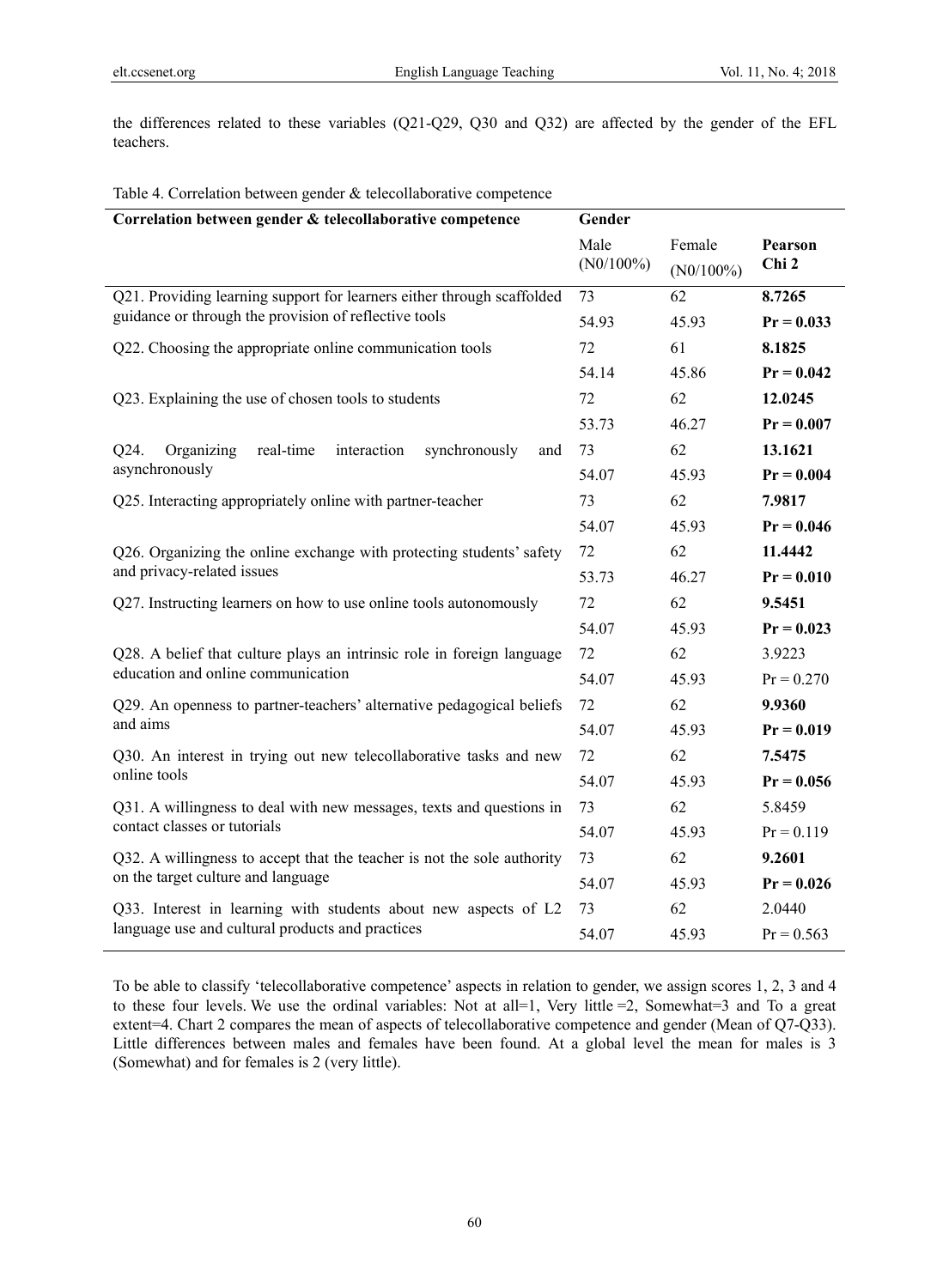

Chart 2. Total responses of EFL teachers by gender

As far as the third research question is concerned, the findings have shown correlation across qualifications (i.e., diploma, bachelor and master) of the Saudi EFL teachers and some aspects of telecollaborative competence. The questions which have been emphasized in boldface indicate the case of p-value less than 5%. On the basis of using chi2, the findings have shown correlation across various qualifications of the EFL teachers and most of the aspects of telecollaborative competence as shown below in Table 5.

Consequently, the statistical analysis has shown the following results:  $Q7$  (p-value= 0.002),  $Q8$  (p-value= 0.000),  $Q9$  (p-value= 0.019),  $Q12$  (p-value= 0.002),  $Q14$  (p-value= 0.001),  $Q16$  (p-value= 0.002). For example, these results advocate that there is a relationship between the EFL teachers' qualifications and their competence in what is related to using online network to locate partner-teachers; employing various strategies to 'match' learners from the different institutions and creating awareness of measures to ensure that the exchange receives appropriate academic recognition and encouraging students' reflection upon culturally contingent patterns of interaction.

For that reason, we can reject the null hypothesis of independence of the specified variables which asserts that these variables (Q7-Q12, Q14, and Q16) have effects on the qualification of EFL teachers.

| Correlation between qualification & telecollaborative competence                           | Pearson Chi 2 |
|--------------------------------------------------------------------------------------------|---------------|
| Q7. Using online network to locate partner-teachers                                        | 20.4337       |
|                                                                                            | $Pr = 0.002$  |
| Q8. Establishing and explaining to partner-teachers the expectations related to a possible | 27.1068       |
| exchange                                                                                   | $Pr = 0.000$  |
| O. Employing various strategies to 'match' learners from the different institutions        | 15.1151       |
|                                                                                            | $Pr = 0.019$  |
| Q10. Maintaining a good working relationship with the partner-teacher                      | 11.1037       |
|                                                                                            | $Pr = 0.085$  |
| Q11. Articulating virtual partner-teachers the learning objectives and pedagogical beliefs | 11.1452       |
|                                                                                            | $Pr = 0.084$  |

Table 5.Correlation between qualification & telecollaborative competence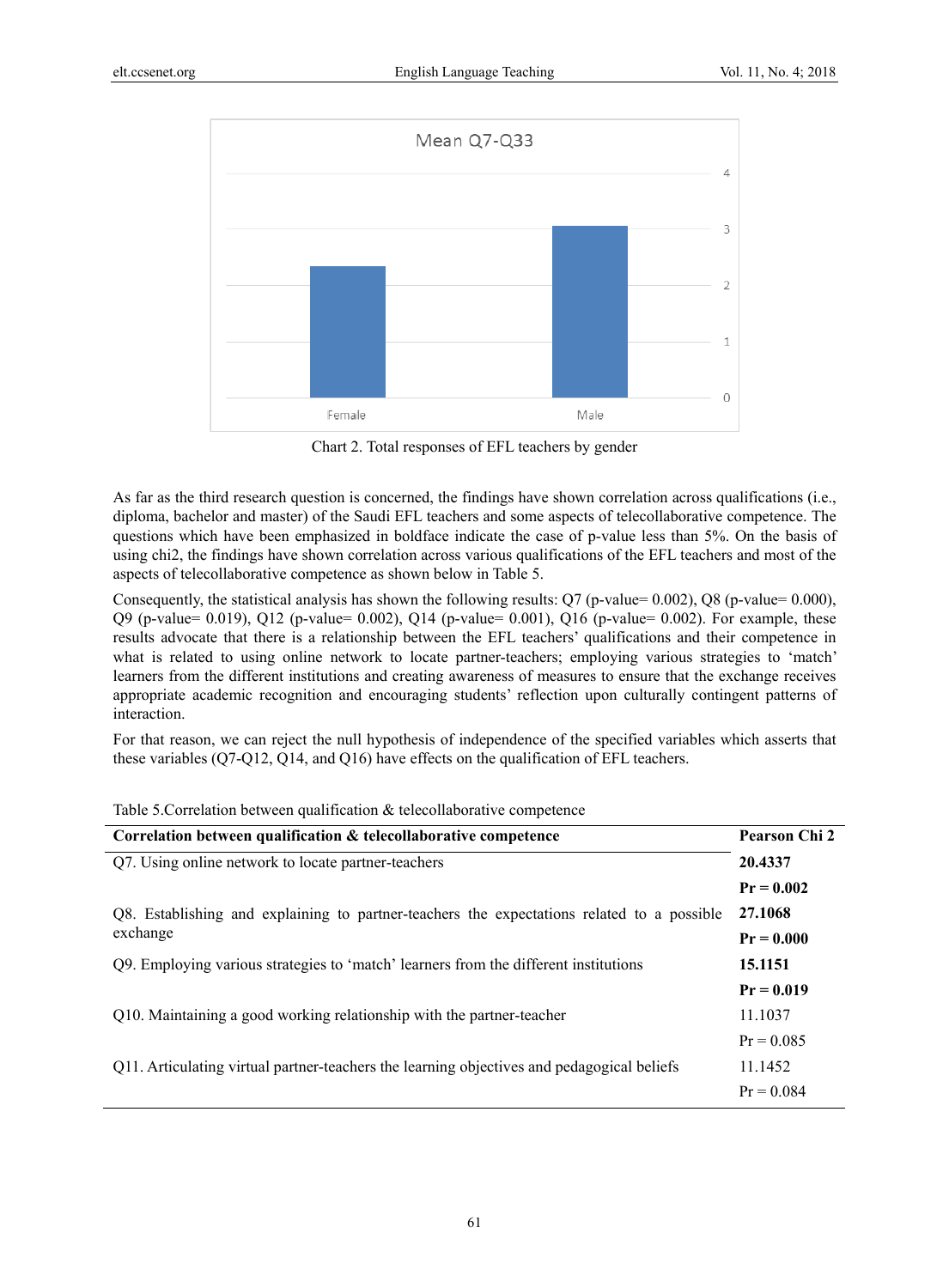| Q12. Applying knowledge of the educational context                                           | 21.0497      |
|----------------------------------------------------------------------------------------------|--------------|
|                                                                                              | $Pr = 0.002$ |
| Q13. Knowledge of the common causes of organisational and intercultural problems in online   | 8.7696       |
| exchanges                                                                                    | $Pr = 0.187$ |
| Q14. Awareness of measures to ensure that the exchange receives appropriate academic         | 23.5125      |
| recognition                                                                                  | $Pr = 0.001$ |
| Q15. Articulate the relevance and the added pedagogical value of telecollaborative exchanges | 11.5810      |
|                                                                                              | $Pr = 0.072$ |
| Q16. Supporting students in reflecting upon culturally contingent patterns of interaction    | 20.8387      |
|                                                                                              | $Pr = 0.002$ |
| Q17. Applying knowledge of the culture and language of the partner class to organize         | 12.6202      |
| culturally and linguistically rich tasks                                                     | $Pr = 0.049$ |
| Q18. Designing tasks which are attractive and relevant for students                          | 5.9964       |
|                                                                                              | $Pr = 0.424$ |
| Q19. Integrating appropriate assessment procedures                                           | 4.1123       |
|                                                                                              | $Pr = 0.661$ |
| Q20. Explaining to students what is expected from them during an exchange                    | 7.3548       |
|                                                                                              | $Pr = 0.289$ |

Finally, two more questions (Q25 and Q29 with p=values 0.042 and 0.08 respectively) resulted from the analysis of the correlation between qualification and a group of aspects of telecollaborative competence (Table 6). For further details, the outcomes of the analysis have sought out the correlation between EFL teachers' qualification and their competence concerning interacting appropriately online with partner-teacher and establishing an openness to partner-teachers' alternative pedagogical beliefs and aims.

In view of that, we can reject the null hypothesis of independence of the specified variables which confirm that the differences of these two variables (Q25 and Q29) have effects on the qualifications of EFL teachers.

# Table 6. Correlation between qualification & telecollaborative competence

| Correlation between qualification & telecollaborative competence                               | Pearson Chi 2 |
|------------------------------------------------------------------------------------------------|---------------|
| Q21. Providing learning support for learners either through scaffolded guidance or through the | 8.9127        |
| provision of reflective tools                                                                  | $Pr = 0.179$  |
| Q22. Choosing the appropriate online communication tools                                       | 6.4024        |
|                                                                                                | $Pr = 0.380$  |
| Q23. Explaining the use of chosen tools to students                                            | 7.0894        |
|                                                                                                | $Pr = 0.313$  |
| Q24. Organizing real-time interaction synchronously and asynchronously                         | 11.8313       |
|                                                                                                | $Pr = 0.066$  |
| Q25. Interacting appropriately online with partner-teacher                                     | 13.0378       |
|                                                                                                | $Pr = 0.042$  |
| Q26. Organizing the online exchange with protecting students' safety and privacy-related       | 3.9297        |
| <i>issues</i>                                                                                  | $Pr = 0.686$  |
| Q27. Instructing learners on how to use online tools autonomously                              | 2.4018        |
|                                                                                                | $Pr = 0.879$  |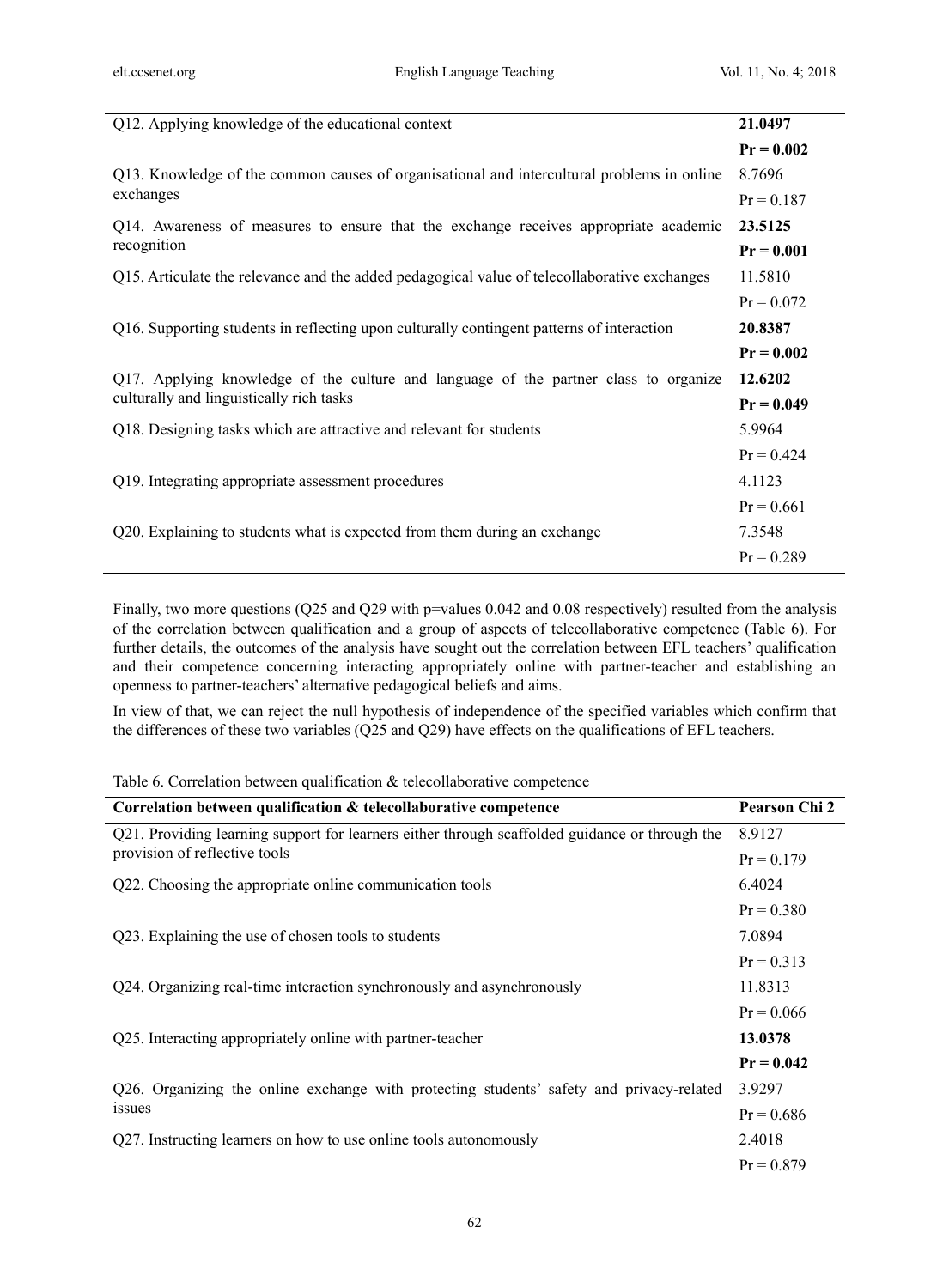| 9.5152       |
|--------------|
| $Pr = 0.147$ |
| 17.4502      |
| $Pr = 0.008$ |
| 3.0259       |
| $Pr = 0.806$ |
| 2.9426       |
| $Pr = 0.816$ |
| 3.2513       |
| $Pr = 0.777$ |
| 4.3473       |
| $Pr = 0.630$ |
|              |

#### **5. Discussion**

Several studies have investigated the potential of integrating telecollaboration into classes in EFL settings, such as Cunningham, 2017; Kern, Ware, and Warschauer, 2017; Alonso-Belmonte and Vinagre, 2017. Nevertheless, there is still limited research which has looked at the connection, along with effectiveness, between telecollaborative competences of EFL teachers and their background: region, gender, and qualifications and what influences they may have. This research has shown that these three factors may have an impact on some elements of the telecollaborative competences required by EFL teachers.

As reflective practice and dealing with intercultural challenges have been found correlating with gender and qualification among telecollaborative EFL teachers, Hubbard and Levy (2006) argue that technology, pedagogy and the nature of distribution of tasks are always inseparable. The analysis revealed the significance of social-oriented construction of knowledge, which is based on participation, interaction, and reflection (Vinagre, 2017).

Indeed, data analysis has confirmed the influence of interacting with partner-teachers from different institutions and choosing suitable communication tools on telecollaboration. That is to provide them with immediate language correction and corrective feedback (Bower & Kawaguch, 2011). O'Dowd (2013) claims that these two features are crucial in telecollaboration as to boost language learning skills and comprehend others' cultures.

Assessing telecollaborative competences among current EFL teachers resulted in highlighting elements of telecollaboration which need addressing, such as training teachers to not regard themselves as the sole authority. This has been supported by Hauck and Wernecke (2009) and Fuchs et al. (2012) that such types of teachers must be exposed to further competences such as exploratory teaching practice, authentic learning, and experiential modelling. The contribution of such analysis would contribute to verifying the correlational effect of region, gender and qualification telecollaborative competence of EFL teachers. The results will also be a step forward towards understanding this approach in order to appropriately implement shared language learning strategies as suggested by Anikina, Sobinova, and Petrova (2015).

#### **6. Conclusion and Suggestions for Future Research**

On the basis of the results given, telecollaboration can be effective when there is a consistent partnership between institutions and participants, an adequate level of awareness and achievement of appreciation of users, and a connection of telecollaboration to other activities and tasks taking place at institutions (O'Dowd, 2013). It has been realized that telecollaboration is a gradual process when it becomes something that is appreciated and apparent to students, faculty and institution management. It will also heavily depend on time and effort given to the change in syllabi and development of relationships with various telecollaborative partners in similar and different institutions.

Future research is suggested to take into account the qualitative aspects of assessing EFL teachers in Saudi Arabia including their experience and competence towards using telecollaboration. Such research may concentrate on interviewing a group of EFL teachers or conducting focus group analysis of a large group of Saudi EFL teachers. The following question can be placed as a key research question: what are teachers'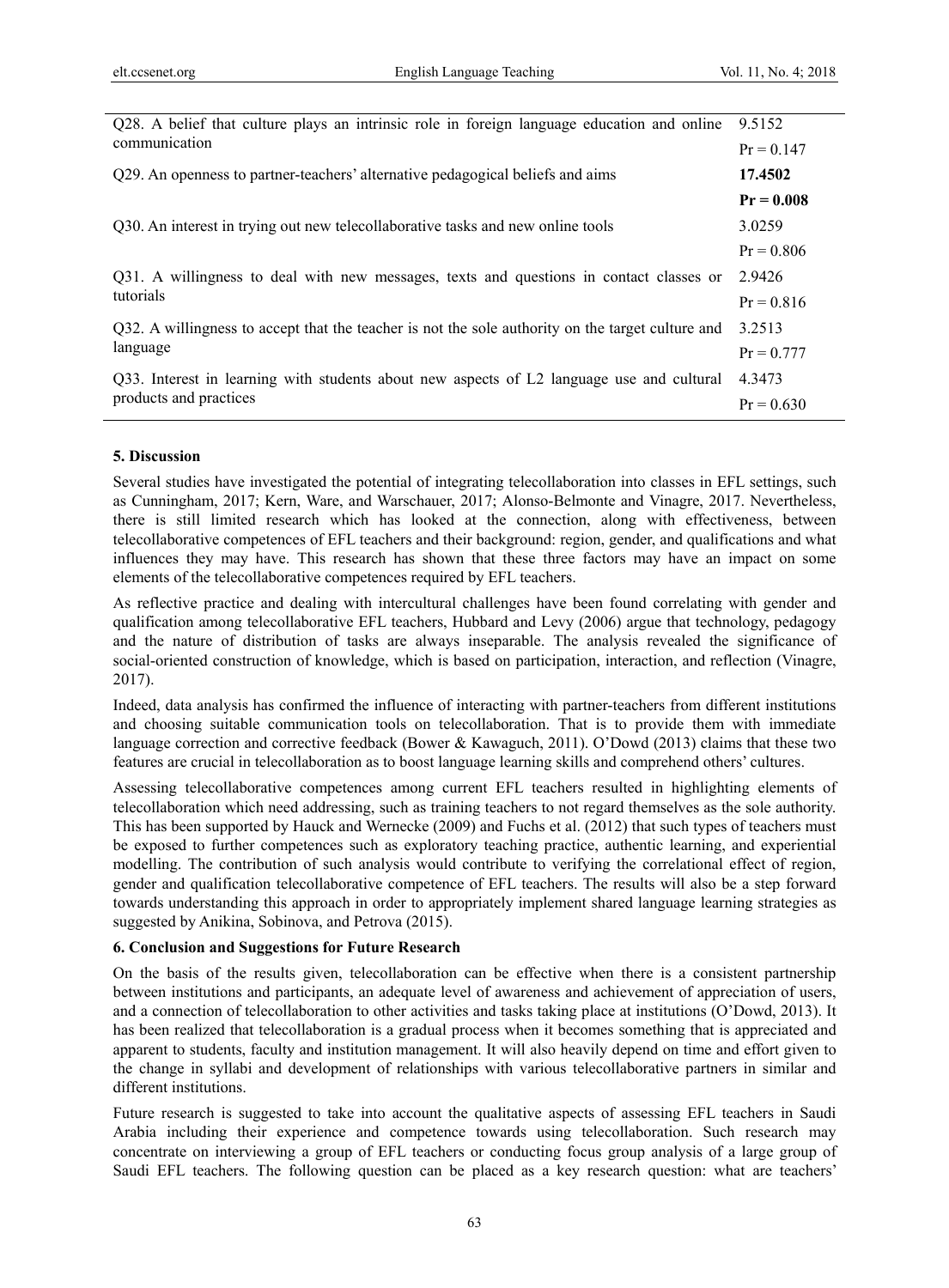experiences, willingness and their pre-judgment with regard to integrating telecollaboration into EFL classes?

In addition, the following questions can be promoted for individual interviews as well as group discussions:

Have you heard the term telecollaboration or language exchange programs before? Explain.

What do you think about integrating cultural elements into teaching L2?

Do you have any experience of engaging with a native English language teacher through social networking technologies such as Skype or video-conferencing in class?

Do you see that intercultural understanding among EFL teachers exists or not? Why?

Do you think that telecollaborative practice is possible in your context where language exchange practice can be used? Why?

Through answering such questions by the participants it would be possible to identify barriers and values of telecollaboration, current practices of EFL teachers and future implementation, nature of tasks and appropriate tools or technologies which are appropriate.

#### **References**

- Alonso-Belmonte, I., & Vinagre, M. (2017). Interculturality and identity in computer-mediated communication: findings from L2 teaching contexts. *Computer-assisted Language Learning, 30*(5), 343-350. https://doi.org/10.1080/09588221.2017.1321329
- Anikina, Z., Sobinova, L., & Petrova, G. (2015). Integrating telecollaboration into EFL classroom: Theoretical and practical implications. *Procedia-Social and Behavioral Sciences, 206*, 156-161. https://doi.org/10.1016/j.sbspro.2015.10.045
- Bax, S. (2003). CALL Past, present and future. *System, 31*(1), 13-28. https://doi.org/10.1016/S0346-251X(02)00071-4
- Bower, J., & Kawaguchi, S. (2011). Negotiation of meaning and corrective feedback in Japanese/English eTandem. *Language Learning and Technology, 15*(1), 41-71.
- Brown, D., & Warschauer, M. (2006). From the university to the elementary classroom: Students' experiences in learning to integrate technology in instruction. *Journal of Technology and Teacher Education, 14*(3), 599.
- Chambers, A., & Bax, S. (2006). Making CALL work: Towards Normalisation. *System, 34*(4), 465-479. https://doi.org/10.1016/j.system.2006.08.001
- Chapelle, C. A. (2001). *Computer applications in second language acquisition: Foundations for teaching, testing and research*. Cambridge: Cambridge University Press. https://doi.org/10.1017/CBO9781139524681
- Cunningham, D. J. (2017). Methodological Innovation for the Study of Request Production in Telecollaboration. *Language Learning and Technology, 21*(1), 76-99.
- Coutinho, M. (2016). Using a Telecollaboration Exchange Web 2.0 in a Second Language Classroom. *US-China Education Review, 6*(10), 603-609.
- Del Moral, M. E., & Villalustre, L. (2010). Formacion del profesor 2.0: Desarrollo de competencias tecnologicas para la escuela 2.0. *Revista Miscelánea de Investigación, 23*, 59-70.
- Dooly, M. (2009). New competencies in a new era? Examining the impact of a teacher training project. *ReCALL*, *21*(3), 352e369. https://doi.org/10.1017/S0958344009990085
- Dooly, M. (2008). *Constructing Knowledge Together.* In P. Lang (Ed.) *Telecollaborative Language Learning: A guidebook to moderating intercultural collaboration online* (pp. 21-45). Bern.
- Fuchs, C., Hauck, M., & Müller-Hartmann, A. (2012). Promoting learner autonomy through multiliteracy skills development in cross-institutional exchanges. *Language Learning and Technology, 16*(3), 82-102.
- Furstenberg, G. (1997). Teaching with technology: What is at stake? *ADFL Bulletin, 28*(3), 21-25. https://doi.org/10.1632/adfl.28.3.21
- Furstenberg, G., Levet, S., English, K., & Maillet, K. (2001). Giving a virtual voice to the silent language of culture: The culture project. *Language, Learning and Technology, 5*(1), 55-102.
- Garrison, D., & Kanuka, H. (2004). Blended learning: Uncovering its transformative potential in higher education. *The Internet and Higher Education, 7*(2), 95-105. https://doi.org/10.1016/j.iheduc.2004.02.001
- Guth, S., & Helm, F. (2011). Developing multiliteracies in ELT through telecollaboration. *ELT Journal, 66*(1),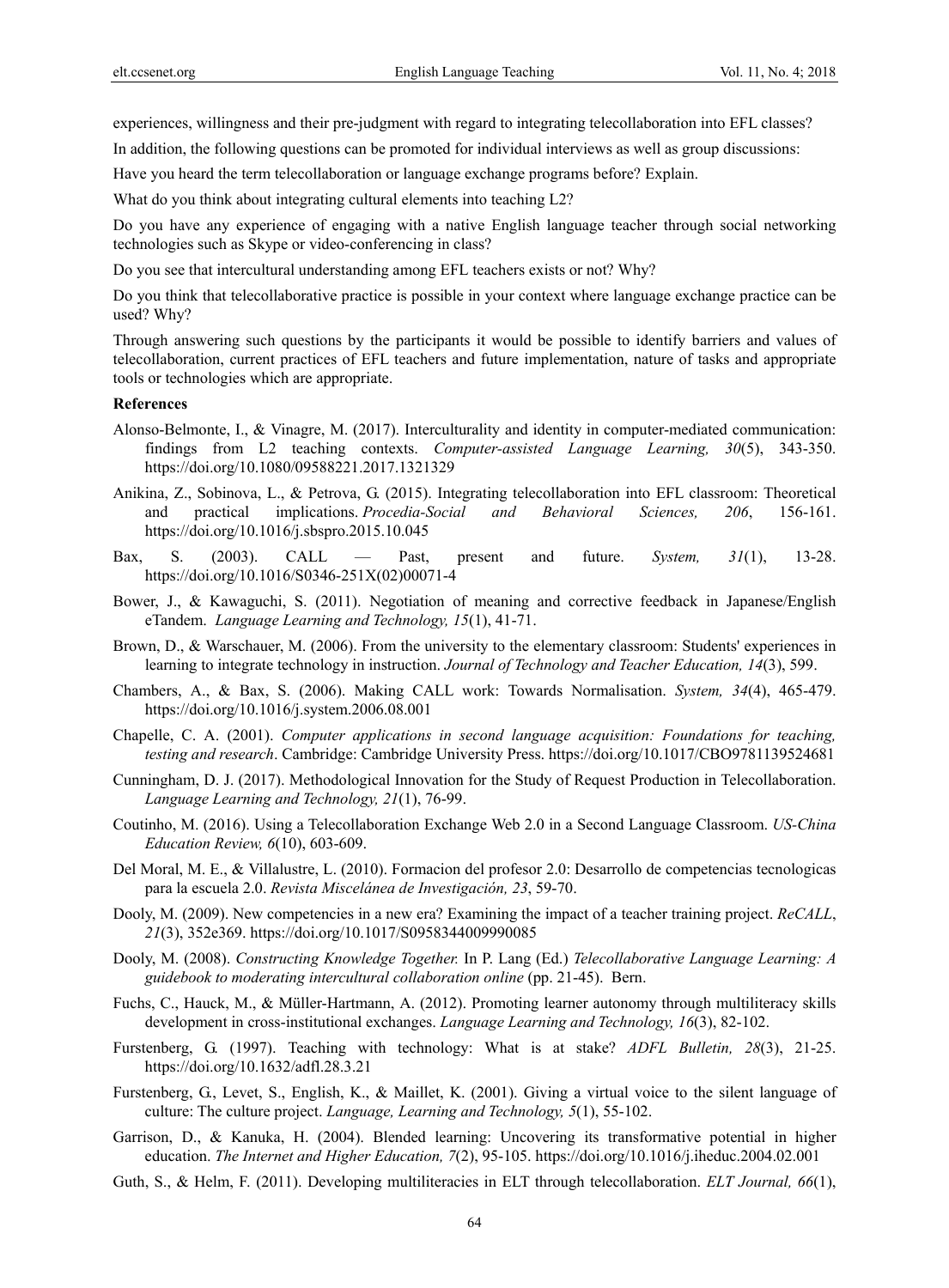42-51. https://doi.org/10.1093/elt/ccr027

- Guth, S., Helm, F., & O'Dowd, R. (2012). University language classes collaborating online. *A Report on the Integration of Telecollaborative Networks in European Universities*. Retrieved from https://www.unicollaboration.org/wp-content/uploads/2016/06/1.1-Telecollaboration\_report\_Executive\_su mmary-Oct2012\_0.pdf
- Hubbard, P., & Levy, M. (2006b). The scope of CALL education. In P. Hubbard, & M. Levy, (Eds.), *Teacher education in CALL* (pp. 3-20). Philadelphia: Benjamins. https://doi.org/10.1075/lllt.14.04hub
- Hampel, R. (2006) Rethinking task design for the digital age: A framework for language teaching and learning in a synchronous online environment. *ReCALL, 18*(1), 105-121. https://doi.org/10.1017/S0958344006000711
- Hampel, R., & Stickler, U. (2005). New skills for new classrooms. Training tutors to teach languages online. *Computer Assisted Language Learning, 18*(4), 311-326. https://doi.org/10.1080/09588220500335455
- Harteis, C. (2010). Contributions of e-collaborative knowledge construction to professional learning and expertise. In B. Erlt (Ed.), *E-Collaborative knowledge Construction: Learning from computer-supported and virtual Environments* (pp. 91-108). Hershey: IGI Global. https://doi.org/10.4018/978-1-61520-729-9.ch005
- Hauck, M. (2010). Telecollaboration: At the Interface between Multimodal and Intercultural Communicative. In S. Guth, & F. Helm (Eds.), *Telecollaboration 2.0: Language, Literacies and Intercultural Learning in the 21st Century* (1, 219), New York: Peter Lang.
- Hauck, M., & Wernecke, S. (2013). Designing CALL materials for social presence. In M. Thomas, H. Reinders, & M. Warschauer (Eds.), *Contemporary Computer-assisted Language Learning* (pp. 95-115), London and New York: Continuum.
- Helm, F. (2015). The Practices and Challenges of Telecollaboration in Higher Education in Europe. *Language Learning and Technology, 19*(2), 197-217.
- Hoffstaedter, K., & Kohn, K. (2015). Telecollaboration for intercultural foreign language conversations in secondary school contexts: Task design and pedagogic implementation. *TILA Research Results on Telecollaboration*.
- Hong, K. H. (2010). CALL teacher education as an impetus for L2 teachers in integrating technology. *ReCALL*, *22*(1), 53-69. https://doi.org/10.1017/S095834400999019X
- Keengwee, J., Kidd, T., & Kyei-Blankson, L. (2009). Faculty and technology: Implications for faculty training and technology leadership. *Journal of Science Education and Technology, 18*(1), 23-28. https://doi.org/10.1007/s10956-008-9126-2
- Kern, R., Ware, P., & Warschauer, M. (2017). Network-based language teaching. *Second and Foreign Language*  Education, Encyclopaedia of Language and Education, Springer (pp. 197-209).
- Kurek, M. (2015). Designing tasks for complex virtual learning environments. *Bellaterra Journal of Teaching and Learning Language and Literature, 8*(2), 13-32. https://doi.org/10.5565/rev/jtl3.633
- Kurek, M., & Müller-Hartmann, A. (2017). Task design for telecollaborative exchanges: In search of new criteria. *System, 64*, 7-20. https://doi.org/10.1016/j.system.2016.12.004
- Levy, M., & Stockwell, G. (2006). *CALL dimensions: Options and issues in computer assisted language learning*. New Jersey: Lawrence Erlbaum and Associates.
- Levy, M., Wang, Y., & Chen, N.-S. (2009). Developing the skills and techniques for online language teaching: A focus on the process. *Innovation in Language Learning and Teaching, 3*(1), 17-34. https://doi.org/10.1080/17501220802655417
- Lim, C. P., Chai, C. S., & Churchill, D. (2011). A framework for developing pre‐service teachers' competencies in using technologies to enhance teaching and learning. *Educational Media International, 48*(2), 69-83. https://doi.org/10.1080/09523987.2011.576512
- Mishra, P., & Koehler, M. J. (2006). Technological pedagogical content knowledge: A framework for teacher knowledge. *Teachers College Record, 108*(6), 1017. https://doi.org/10.1111/j.1467-9620.2006.00684.x
- Meskill, C. (1999). Computers as tools for sociocollaborative language learning. In K. Cameron (Ed.), *Computer assisted language learning (*CALL): Media, design and applications (pp. 141-162). Lisse: Swets and Zeitlinger.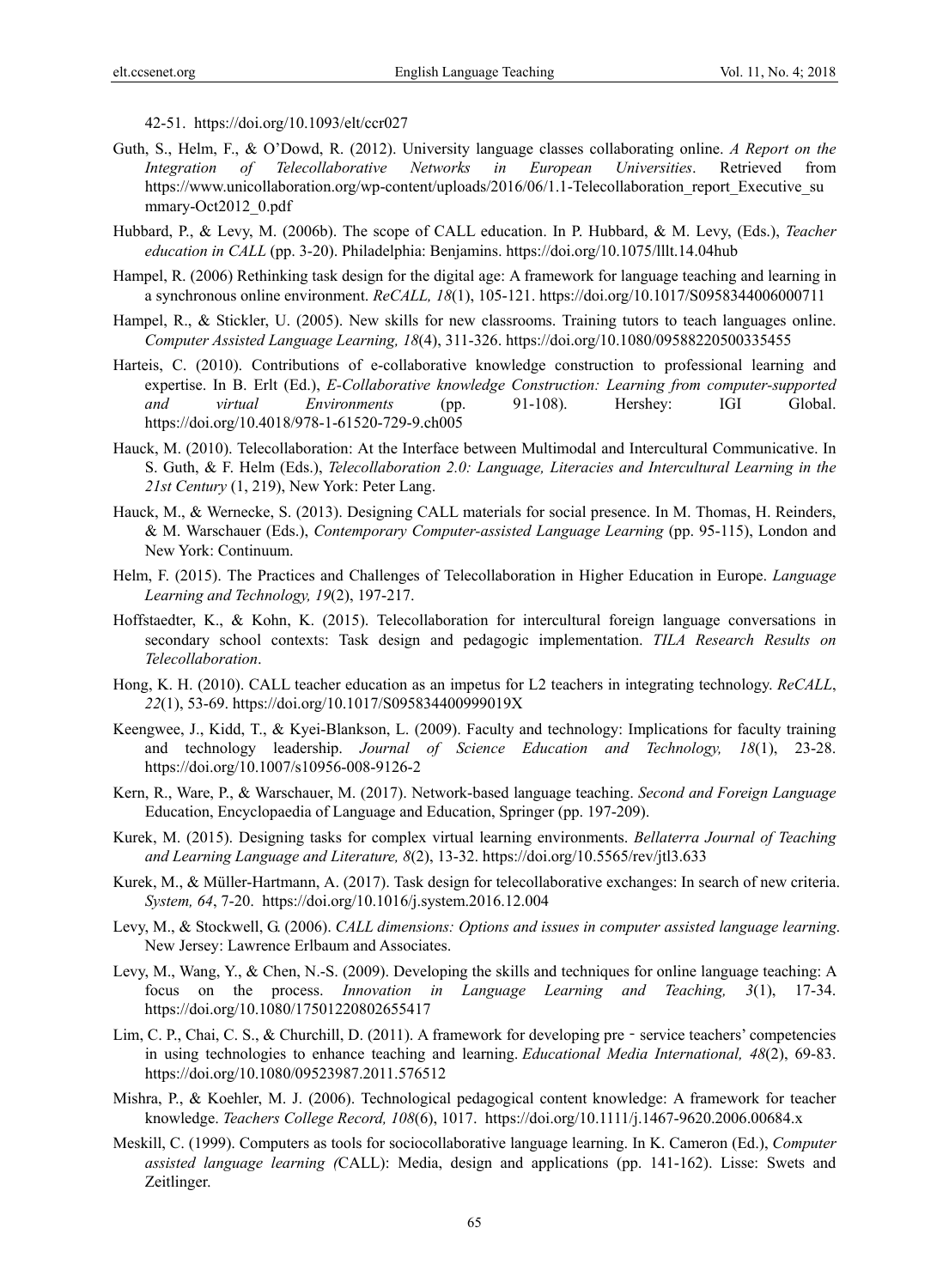- O'Dowd, R. (Ed.). (2007). *Online intercultural exchange: an introduction for foreign language teachers*. Clevedon, UK: Multilingual Matters.
- O'Dowd, R. (2010). Online foreign language interaction: Moving from the periphery to the core of foreign language education. *Language Teaching, 44*(3), 368-380. https://doi.org/10.1017/S0261444810000194

O'Dowd, R. (2013). The competences of the telecollaborative teacher. *The Language Learning Journal*, 1-14.

- O'Dowd, R., & Ritter, M. (2006). Understanding and working with'failed communication'in telecollaborative exchanges. *CALICO Journal*, 623-642.
- O'Dowd, R., & Ware, P. (2009). Critical issues in telecollaborative task design. *Computer Assisted Language Learning, 22*(2), 173-188. https://doi.org/10.1080/09588220902778369
- O'Dowd, R., & Eberbach, K. (2004). Guides on the Side? Tasks and Challenges for Teachers in Telecollaborative Projects. *ReCALL, 16*(1), 129-144. https://doi.org/10.1017/S0958344004000217
- Savignon, S. J., & Roithmeier, W. (2004). Computer-mediated communication: Texts and strategies. *CALICO Journal, 21*(2). 265-290. https://doi.org/10.1558/cj.v21i2.265-290
- Starke-Meyerring, D., & Wilson, M. (2008). Learning environments for a globally networked world: Emerging visions. In D. Starke-Meyerring & M. Wilson (Eds.), *Designing globally networked learning environments: Visionary partnerships, policies, and pedagogies* (pp. 1-17). Sense Publishers.
- Van Loon, A.-M., Ros, A., & Martens, R. (2013). Designing digital problem based learning tasks that motivate students. *Journal of Technology and Education, 21*(4), 409-432.
- Vinagre, M. (2016). Training teachers for virtual collaboration: A case study. *British Journal of Educational Technology, 47*(4), 787-802. https://doi.org/10.1111/bjet.12363
- Vinagre, M. (2017). Developing teachers' telecollaborative competences in online experiential learning. *System*, *64*, 34-45. https://doi.org/10.1016/j.system.2016.12.002
- Walker, A., & White, G. (2013). *Technology Enhanced Language Learning: connecting theory and practice-Oxford Handbooks for Language Teachers*. Oxford University Press.
- Wang, Y. (2007). Task design in videoconferencing supported distance language learning. *CALICO Journal, 24*(3), 591-630. https://doi.org/10.1558/cj.v24i3.591-630
- Weller, M. (2007). *Virtual Learning Environments*. London: Routledge.

#### **Appendices**

Appendix 1. Demographic information

| <b>Evidence</b>                                                                            | <b>Choices</b>                                           |                                                                                                                |                                                       |          |         |
|--------------------------------------------------------------------------------------------|----------------------------------------------------------|----------------------------------------------------------------------------------------------------------------|-------------------------------------------------------|----------|---------|
| Which<br>educational<br>$\mathbf{1}_{\cdot}$<br>stage are you teaching?                    | Primary                                                  | Intermediate                                                                                                   | Secondary                                             |          |         |
| Which region are you<br>2.<br>from?                                                        | Eastern                                                  | Western                                                                                                        | Northern                                              | Southern | Central |
| $3.$ Is<br>English<br>you<br>major?                                                        | Yes                                                      | No.                                                                                                            |                                                       |          |         |
| What is your gender?<br>4.                                                                 |                                                          |                                                                                                                |                                                       |          |         |
| $5_{-}$<br>What<br>1S<br>your<br>qualification?                                            | Diploma                                                  | Bachelor                                                                                                       | Master                                                | PhD      |         |
| Are the<br>6.<br>terms<br>'telecollaboration'<br>and<br>'language exchange' new<br>to you? | of I have<br>about<br>heard<br>before<br>them<br>at all. | not I have heard about I am fully aware<br>them before. Yet, I<br>don't have adequate<br>details or knowledge. | of such terms. I<br>have used them in<br>my teaching. |          |         |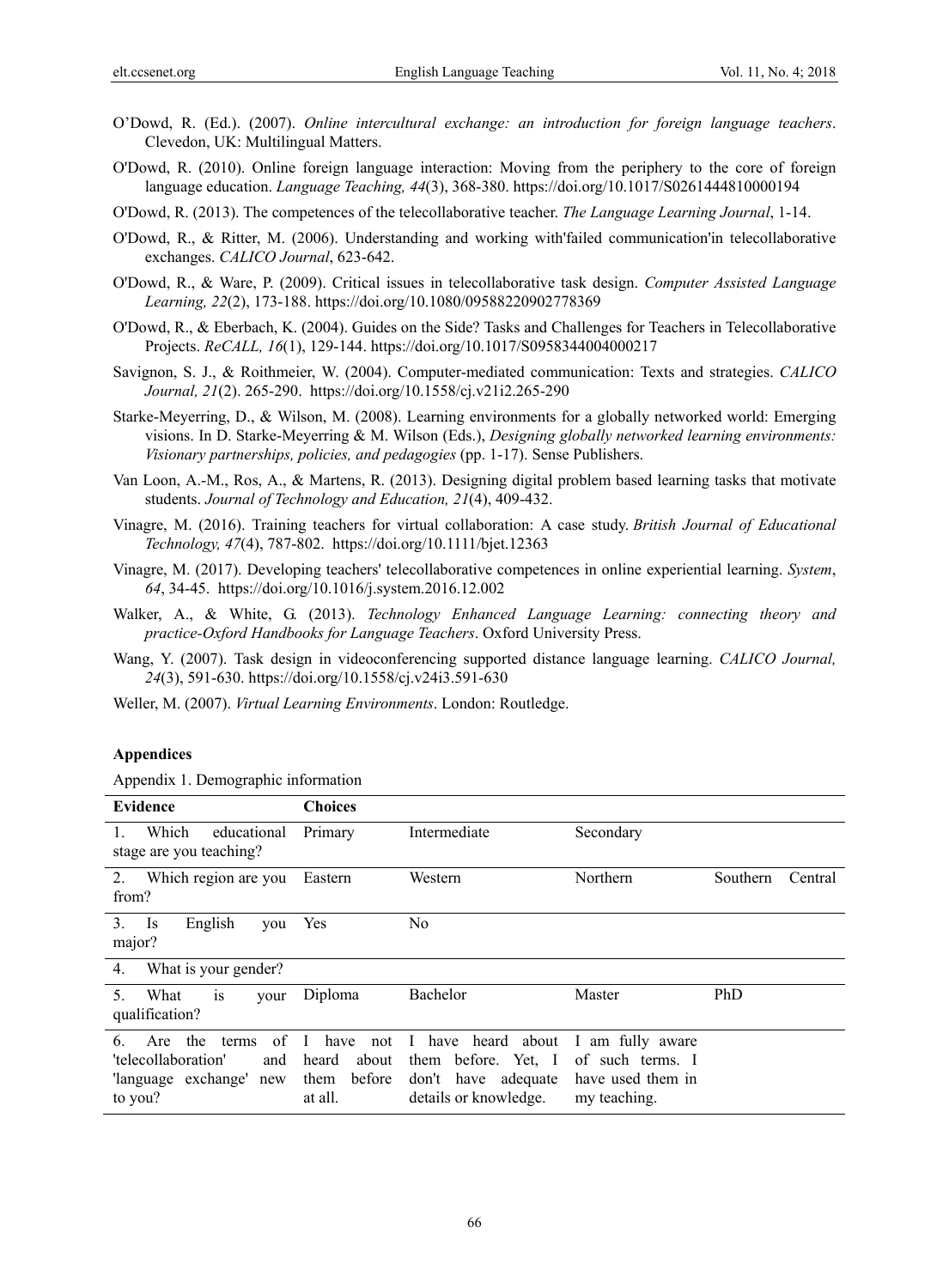# Appendix 2. Questionnaires (adapted from O'Dowd, 2013 – model of telecollaborative teacher)

| Evidence                                                                                                                                                                                                          | To a great<br>extent | Somewhat     | <b>Very</b><br>little | <b>Not</b><br>all       | at |  |  |  |  |
|-------------------------------------------------------------------------------------------------------------------------------------------------------------------------------------------------------------------|----------------------|--------------|-----------------------|-------------------------|----|--|--|--|--|
|                                                                                                                                                                                                                   | 1                    | $\mathbf{2}$ | 3                     | $\overline{\mathbf{4}}$ |    |  |  |  |  |
| Organizational competence of the telecollaborative teacher: I can                                                                                                                                                 |                      |              |                       |                         |    |  |  |  |  |
| use online network to locate partner-teachers in<br>7.<br>distant location.                                                                                                                                       |                      |              |                       |                         |    |  |  |  |  |
| establish<br>8.<br>and<br>explain<br>clearly<br>possible<br>to<br>partner-teachers the expectations related to a possible<br>exchange.                                                                            |                      |              |                       |                         |    |  |  |  |  |
| employ various strategies to 'match' learners from the<br>9.<br>different institutions and to create effective partnerships<br>and exchange groups.                                                               |                      |              |                       |                         |    |  |  |  |  |
| 10. maintain a good working relationship with the<br>partner-teacher throughout the exchange, identifying<br>problems as they arise.                                                                              |                      |              |                       |                         |    |  |  |  |  |
| 11. articulate virtual<br>partner-teachers<br>the<br>learning<br>objectives and pedagogical beliefs that lie behind his/her<br>proposed tasks.                                                                    |                      |              |                       |                         |    |  |  |  |  |
| 12. apply knowledge of the educational context in which<br>the partner class is working in order to structure the<br>exchange and avoid problems.                                                                 |                      |              |                       |                         |    |  |  |  |  |
| knowledge of the<br>13. have<br>of<br>common<br>causes<br>organisational and intercultural problems<br>in online<br>exchanges and can apply a series of techniques and<br>strategies to deal with these problems. |                      |              |                       |                         |    |  |  |  |  |
| 14. have awareness of measures to ensure that the<br>exchange receives appropriate academic recognition within<br>the home institution                                                                            |                      |              |                       |                         |    |  |  |  |  |
| 15. can successfully articulate the relevance and the added<br>pedagogical value of telecollaborative exchanges to<br>colleagues and superiors in order to support their use<br>throughout the institution.       |                      |              |                       |                         |    |  |  |  |  |
| Pedagogical competence of the telecollaborative teacher: I can                                                                                                                                                    |                      |              |                       |                         |    |  |  |  |  |
| 16. support students in reflecting upon culturally<br>contingent patterns of interaction in follow-up classroom<br>discussions.                                                                                   |                      |              |                       |                         |    |  |  |  |  |
| 17. apply knowledge of the culture and language of the<br>partner class to organize culturally and linguistically rich<br>tasks for the exchange.                                                                 |                      |              |                       |                         |    |  |  |  |  |
| 18. design tasks which are attractive and relevant for<br>students and which serve to develop culturally and<br>linguistically rich interaction.                                                                  |                      |              |                       |                         |    |  |  |  |  |
| 19. integrate appropriate assessment procedures which<br>accurately reflect the activities which students carried out<br>during their exchange.                                                                   |                      |              |                       |                         |    |  |  |  |  |
| 20. explain clearly to students what is expected from them<br>during an exchange - deadlines, performance objectives,<br>learning outcomes etc.                                                                   |                      |              |                       |                         |    |  |  |  |  |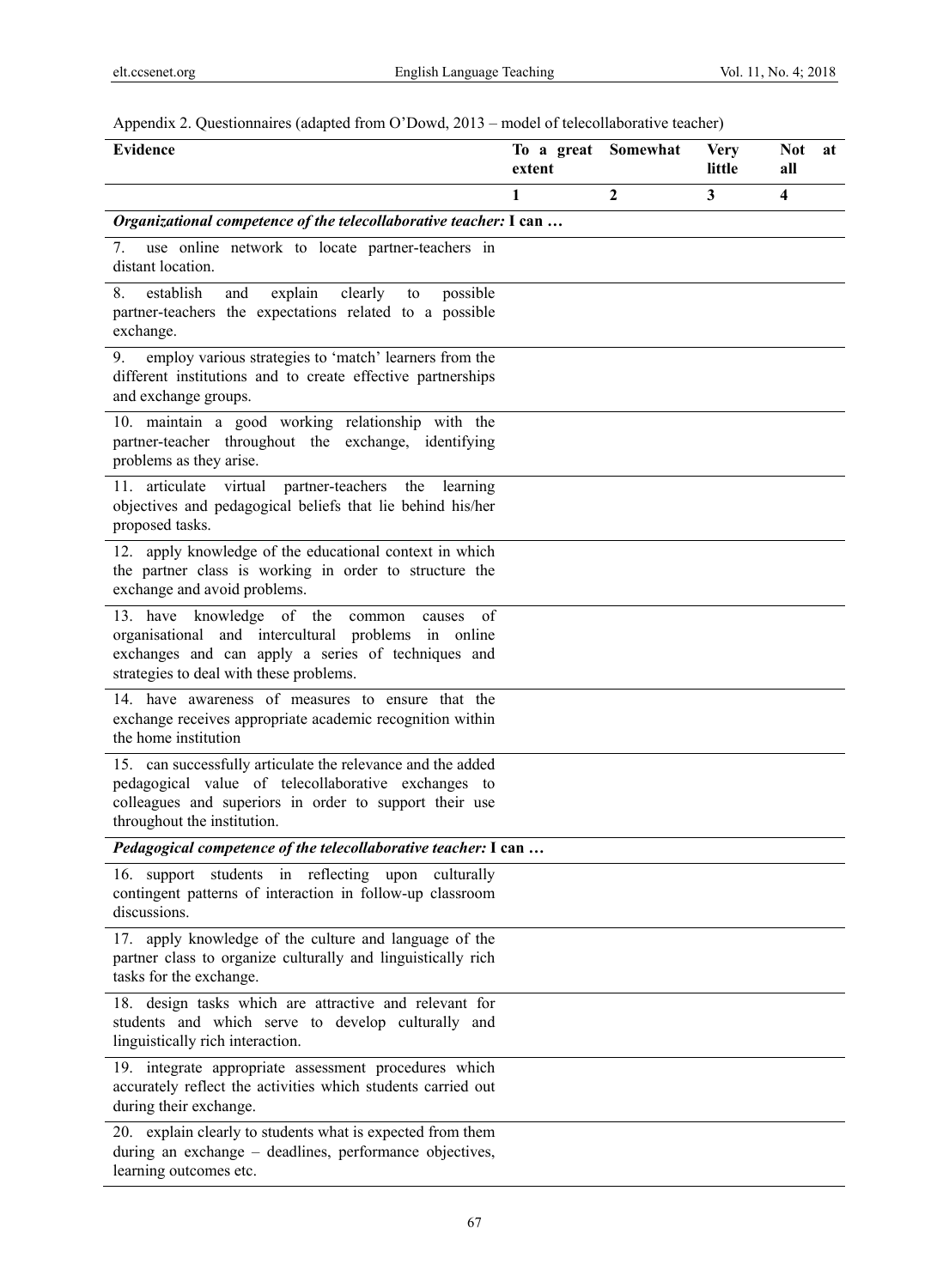21. provide learning support for learners either through scaffolded guidance (in the classroom or in online tutorials) or through the provision of reflective tools, such as learning logs or journals. *ICT/digital competence of the telecollaborative teacher: I* 

| <i>ICT/digital competence of the telecollaborative teacher:</i> I can                                                                                                                                                                       |
|---------------------------------------------------------------------------------------------------------------------------------------------------------------------------------------------------------------------------------------------|
| choose the appropriate online communication tools<br>22.<br>(e.g. email, blogs, wikis, Skype) to fit both the everyday<br>online practices of the students as well as the project's<br>aims.                                                |
| 23. explain the use of chosen tools to students or can<br>provide them with online or third-party support for learning<br>how to use them.                                                                                                  |
| 24. organize and structure real-time student interaction<br>taking into account the particular affordances<br>and<br>technicalities<br>οf<br>synchronous<br>tools<br>such<br><b>as</b><br>videoconferencing, chat etc.                      |
| 25. interact appropriately online with partner-teacher and,<br>if necessary, with the participating students, attending to<br>online communication norms (e.g. responding to emails in<br>a timely manner, using appropriate register etc.) |
| 26. organize the online exchange in a manner which<br>protects students' safety and respects privacy issues related<br>to students' work.                                                                                                   |
| learners on<br>how<br>use online<br>27. instruct<br>to<br>tools<br>autonomously - tools which help them resolve language<br>difficulties (e.g. online dictionaries, Google translator,<br>multimedia authoring tools).                      |
| Attitudes and beliefs of the telecollaborative teacher: I can show:                                                                                                                                                                         |
| 28. a belief that culture plays an intrinsic role in foreign<br>language education and online communication.                                                                                                                                |
| $29.$ an<br>partner-teachers'<br>alternative<br>to<br>openness<br>pedagogical beliefs and aims.                                                                                                                                             |
| 30. an interest in trying out new telecollaborative tasks<br>and new online tools which may be proposed by students or<br>partner-teachers.                                                                                                 |
| 31. a willingness to deal with new messages, texts and<br>questions in contact classes or tutorials as they emerge<br>during the online exchange.                                                                                           |
| a willingness to accept that the teacher is not the sole<br>32.<br>authority on the target culture and language.                                                                                                                            |
| 33. interest in learning with students about new aspects of<br>L2 language use and cultural products and practices from<br>their exchange partners.                                                                                         |